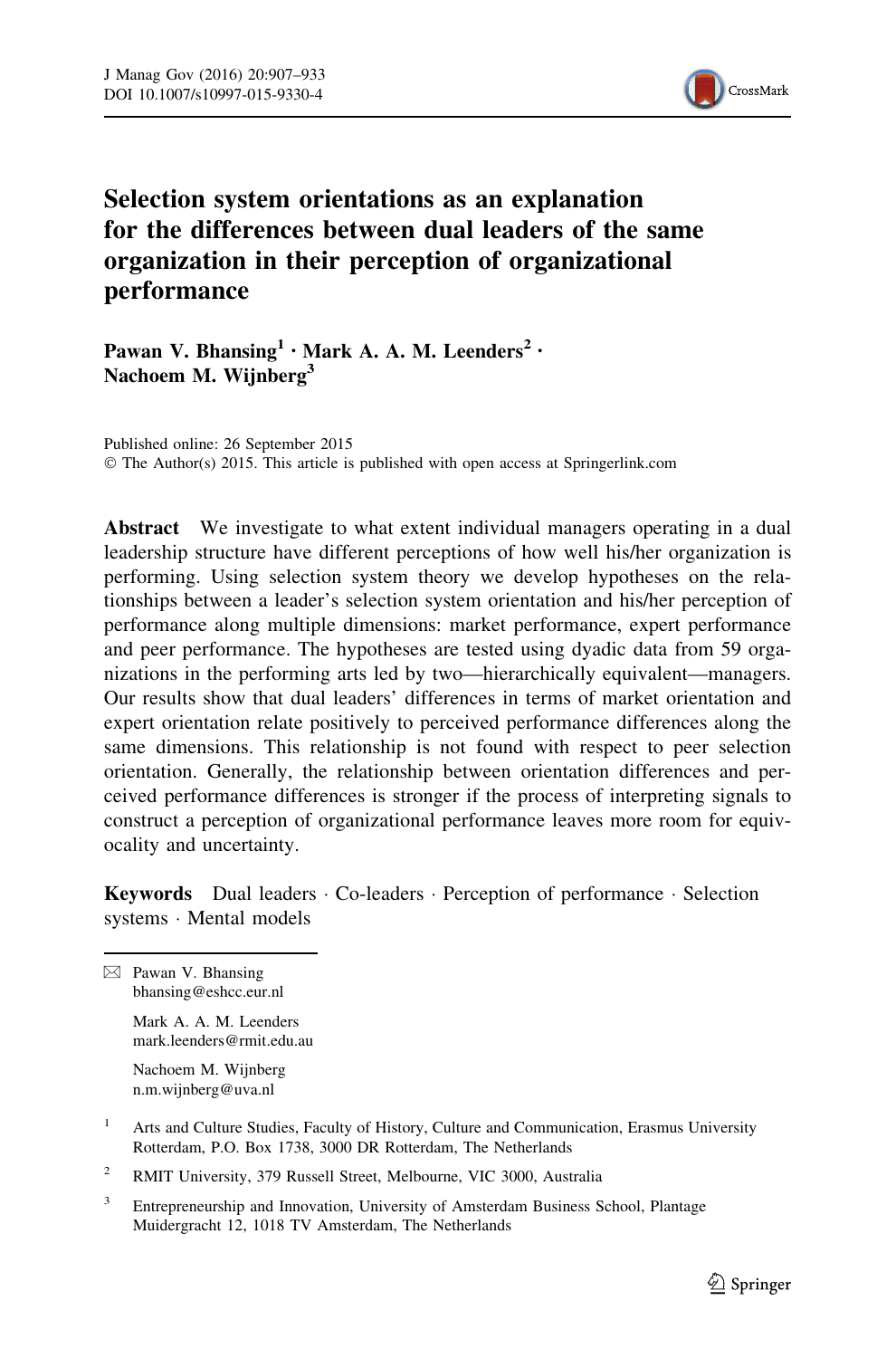## 1 Introduction

Most organizations have more than one organizational objective (Cuccurullo and Lega [2013](#page-23-0); Denis et al. [2012](#page-23-0)). One possible structural solution to handle multiple strategic objectives in small and large firms is the dual executive leadership structure (i.e. co-CEO structure) (Alvarez and Svejenova [2005](#page-22-0); Denis et al. [2012;](#page-23-0) Reid and Karambayya [2009\)](#page-24-0), in which the organization is led by two hierarchically equivalent executives, each of whom is responsible for one of the main objectives. Dual leadership can bring many advantages, resulting from the ability of the individual managers to be more specialized than a single CEO could be, and also because of the broader field of vision two managers with strongly different perspectives will have together (Alvarez and Svejenova [2005](#page-22-0); Fjellvaer [2010;](#page-23-0) Heenan and Bennis [1999;](#page-24-0) Reid and Karambayya [2009](#page-24-0)).

Of course, compared to a single CEO, a dual executive leadership structure will also increase the risk of disagreement (Reid and Karambayya [2009\)](#page-24-0). When one leader thinks achieving aim x is more important than aim y, he/she will want to prioritize actions leading to x, while his/her colleague has the opposite opinion. This can lead to fruitless conflict and issues with respect to politics and power (Eisenhardt and Zbaracki [1992\)](#page-23-0), but also useful tensions and the need to present more evidence and stronger arguments for one's views than a single CEO would do (Amason and Sapienza [1997](#page-22-0)). However, a more insidious form of disagreement can ensue from the two leaders having different interpretations of the 'facts' and especially the 'facts' pertaining to their own organization's past performance. As Mezias and Starbuck [\(2003](#page-24-0)) already noted, managers within the same organization often have a personal perception of the organization's performance which may only be weakly related to the organization's real performance (see also: Denrell [2004;](#page-23-0) Starbuck [2004\)](#page-25-0).

The main aim of this study is to provide a better understanding of how dual executive leaders create a personal perception of their organizations' performance. How can two managers at the same level in the organization be confronted with the same performance indicators, and one conclude that they have done well and the other that they have done poorly? Answering this question is important, because it implies that it is not the factual organizational performance, but rather how specific managers interpret signals about their organization's performance that are the base for future strategies and consequent choices with regard to resource allocation. Since aligning strategy with performance measurements is often problematic (Bagnoli and Vedovato [2014;](#page-22-0) Parisi [2013\)](#page-24-0) it is essential to expand the management literature with knowledge about the formation of perceptions of organizational performance. To date, researchers mostly approached organizational performance and signals of organizational performance only as an outcome variable and neglect the role of managerial interpretations of organizational performance in the strategy making process (for overview see e.g.: Combs et al. [2005](#page-23-0); Maltz et al. [2003](#page-24-0); Tosi et al. [2000;](#page-25-0) Venkatraman and Ramanujam [1986\)](#page-25-0).

We will employ the theoretical framework of selection system theory (Priem [2007;](#page-24-0) Wijnberg and Gemser [2000\)](#page-25-0) to investigate relation between manager's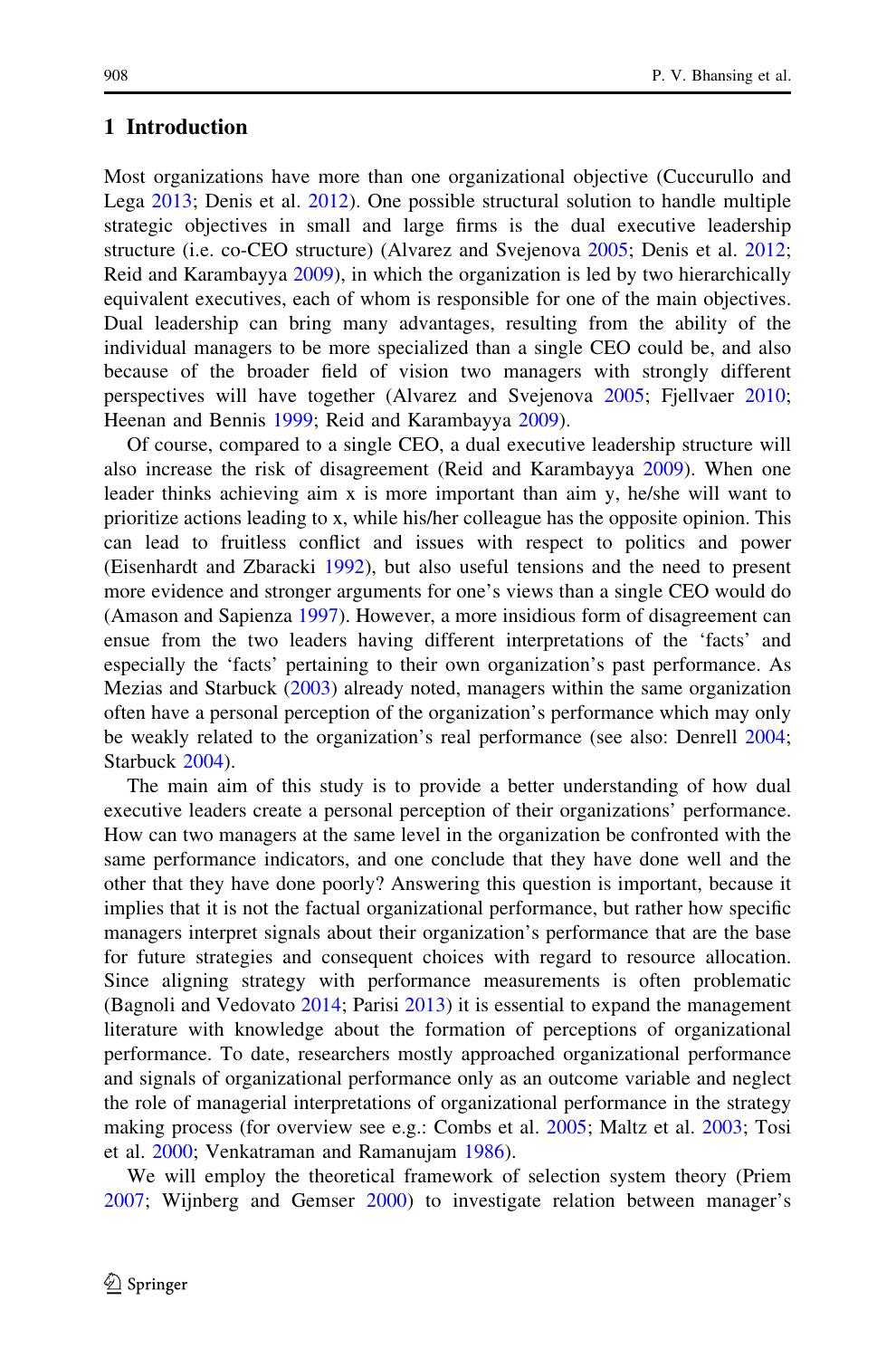selection system orientations (Bhansing et al. [2012\)](#page-23-0)—the relative importance managers attach to the evaluations of the three main selectors: market consumers, experts and peers—and perception of organizational performance. One of the advantages of selection system theory is that it allows distinguishing between three clearly defined dimensions of performance that are linked to the three main types of selectors. Organizations produce goods with characteristics that are more (or less) likely to satisfy the preferences of each type of selector, and therefore the organization's performance can also be assessed along corresponding dimensions. Organizations that perform well along the market dimension will have greater attractiveness to the consumers themselves, usually shown by their products' popularity and market share; those that perform well along the expert dimension will gain more favorable expert evaluations, as shown by, for instance, reviews in the media; those that perform well along the peer dimension are praised or rewarded by their peers, for instance by being awarded peer awards. A selection system orientation can be considered an important structural element of a mental model and mental models play a key role in how managers interpret signals from their strategic environment and, consequently, how they react to that environment (Daft and Weick [1984](#page-23-0); Dearborn and Simon [1958](#page-23-0); Garg et al. [2003](#page-23-0); Hambrick and Mason [1984;](#page-24-0) Jackson and Dutton [1988](#page-24-0); Kiesler and Sproull [1982](#page-24-0); Lant [2002](#page-24-0); March and Simon [1958](#page-24-0); Meyer [1982;](#page-24-0) Starbuck [1976;](#page-25-0) Walsh [1988;](#page-25-0) Weick et al. [2005](#page-25-0)).

Performance perceptions are based on the signals of performance that are perceived and interpreted. The process of perception and interpretation of the signals is subject to a degree of equivocality and uncertainty (Daft and Lengel [1986\)](#page-23-0). In this study, we argue that perceptions of organizational performance can be categorized along the three different dimensions of selection systems and that signals that can be interpreted along these different dimensions lead to sensemaking processes characterized by specific levels of equivocality and uncertainty. Precisely because this study focuses on pairs of dual executive leaders who are responsible for different functional areas in the same organization it allows for an investigation of differences in managerial cognition concerning perceptions of performance, while controlling for organizational characteristics and environment.

The setting for this empirical study is provided by performing arts organizations in the UK in which dual leadership structures are widely used, and multiple objectives and dimensions of performance are explicitly considered.

#### 2 Theory and hypotheses

#### 2.1 Selection system orientations

Selection system theory studies competitive processes by focusing on the actors whose judgments determine the value of the goods that competitors produce (Priem [2007;](#page-24-0) Wijnberg and Gemser [2000](#page-25-0)). This theoretical framework suggests that a major task for managers is to identify the dominant selectors: those actors whose evaluations matter most to the organization realizing its objectives. Each manager has beliefs about the extent to which his/her organization's performance is primarily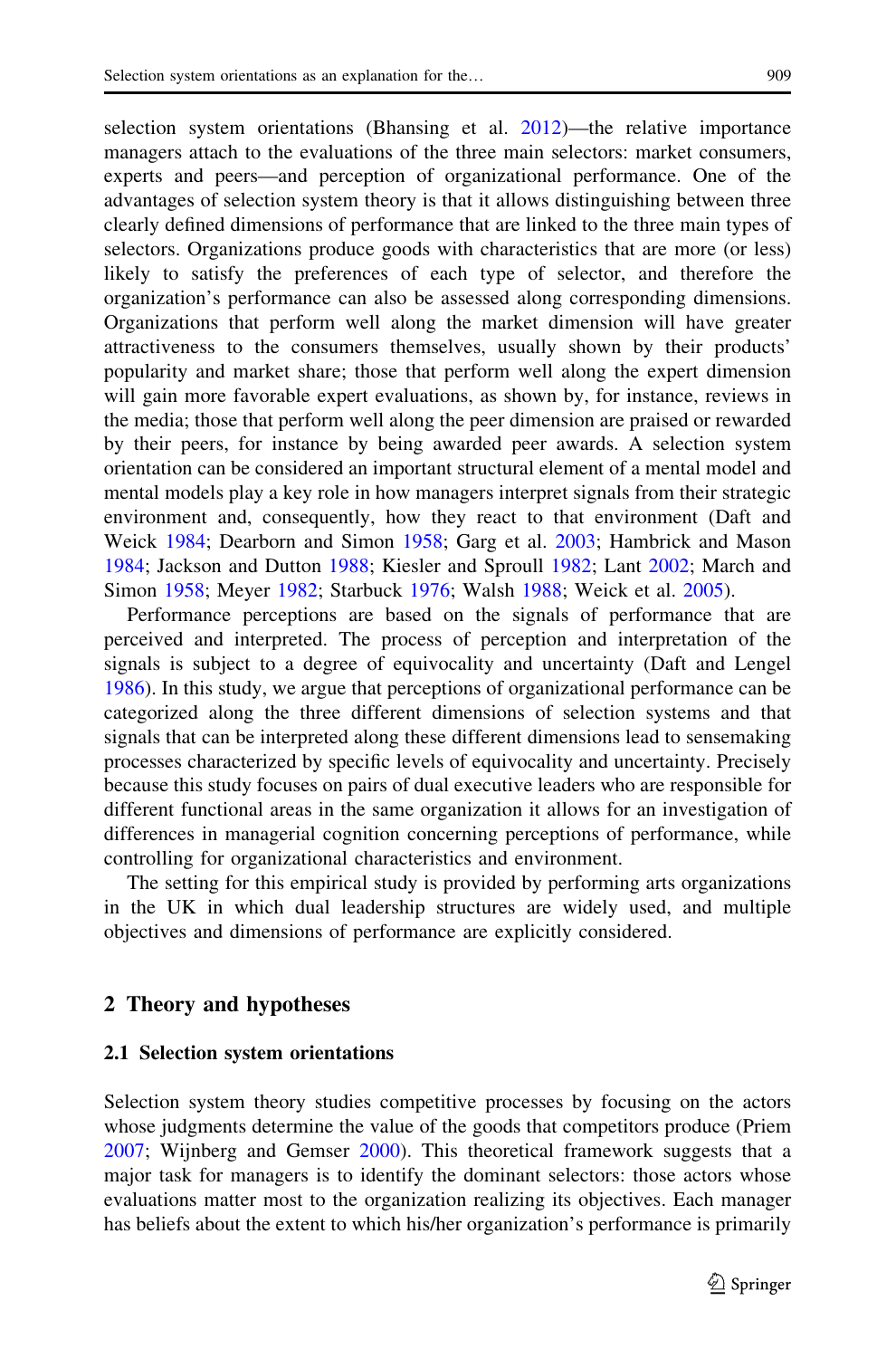determined by the judgment of selectors of a particular type—market, expert or peer—and these believes constitute their selection system orientation. Thus, top managers who consider their organization's success primarily dependent on the market will give more credence to consumer awards and to revenue data. In contrast, those whose selection systems are oriented towards experts will be most concerned with reviews, awards by expert juries and opinions of scholars in their field and those with high peer selection system orientations will be more concerned with how managers in similar organizations evaluate them—as evidenced, for instance, by industry association awards.

Selection system orientations are important in top managers' strategy making processes and decision-making. Mental models, such as orientations, provide managers with an understanding of signals and important issues in their organization's environment (e.g. Hambrick and Mason [1984;](#page-24-0) Stubbart [1989;](#page-25-0) Weick [1995\)](#page-25-0). Managers' mental models are the ''internal representations that individual cognitive systems create to interpret the environment'' (Denzau and North [1994,](#page-23-0) p. 4), which they acquire through their work, training and broader life experience. The mental model concept has been investigated under different names: schemas, frames, dominant logics, cognitive maps and belief systems (e.g. Gary and Wood [2011\)](#page-23-0). While many studies focus on the mental model at the individual level without taking the subsequent interaction at the group level into full account, there are other studies that focus precisely on processes of interaction and give attention to the specificities of the discourse or the linguistic devices that are employed (e.g. Cornelissen and Clarke [2010](#page-23-0)). Kwon et al. [\(2014](#page-24-0)), for instance, use a discoursehistorical approach to investigate how managers deploy a repertoire of discursive strategies to create shared views around strategic issues and Kaplan ([2008\)](#page-24-0) shows that managers interact with each other in a competitive process to make their cognitive frames into the frames that are dominant in the organization. The mental model individual and interactional approach may seem at odds, but one could simply argue that one approach complements the other, since interpretations of signals resulting from managers' mental models such as selection system orientations, shape and are shaped by the social process of interaction, as we will discuss below.

#### 2.2 Perception of organizational performance

Managers are involved in an ongoing process of recognizing a variety of signals in their environment and comparing their perceptions of their organization's current and past performance, which allows them to understand more fully how effectively they have used their resources and whether they have gained a competitive advantage. Perceptions of performance are personal interpretations of signals that indicate organizational performance. Such interpretations can guide organizational actions, which in turn play a crucial role in realizing organizational objectives (Hauser [2001](#page-24-0)). Studies concerning strategic control systems show the importance of performance insight in strategizing (Atkinson [2006;](#page-22-0) Goold and Quinn [1990](#page-24-0); Otley [1999;](#page-24-0) Tavakoli and Perks [2001\)](#page-25-0). An organization's performance shows its position relative to its competitors and thus the areas where it may need to take strategic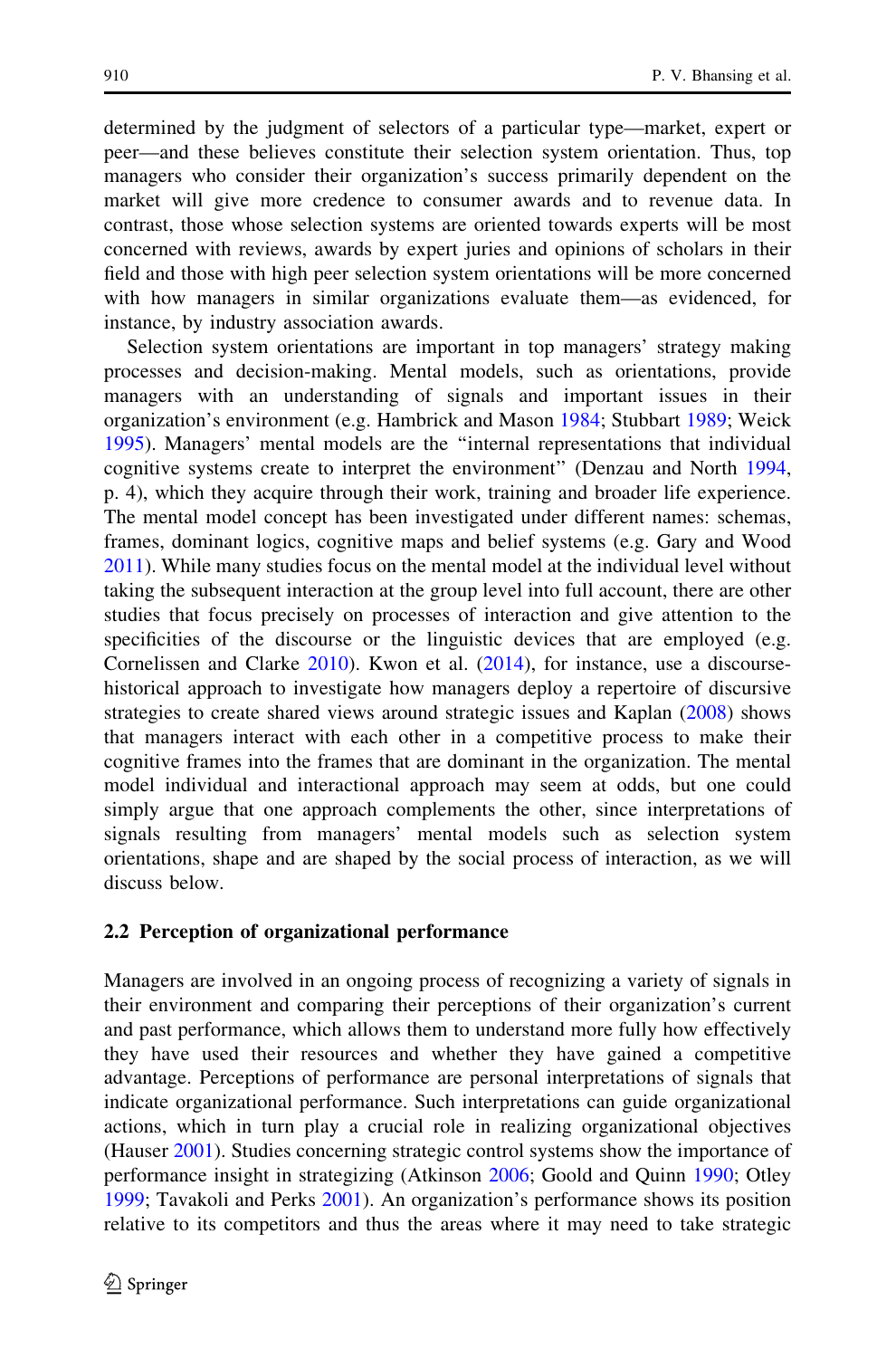action. Organizational performance tells managers what organizational issues have to be dealt with and which strategic actions have priority (see e.g. Kaplan and Norton [1992](#page-24-0)). Previous research suggests that managers rely less on control system information when environmental uncertainty is higher (Govindarajan [1984](#page-24-0)), that their tolerance for ambiguity moderates the relationship between uncertainty and the appropriateness of, for example, accounting performance measures (Hartmann [2005\)](#page-24-0), and that different managers may also weigh different information sources differently (Hauser [2001\)](#page-24-0). In other words, the construction of managers' perceptions of organizational performance is a complicated process and those perceptions may substantially deviate from their organization's reported organizational performance (Starbuck and Milliken [1988\)](#page-25-0).

Selection system theory suggests that organizations may compete along different performance dimensions. Similarly, Carton and Hofer ([2006\)](#page-23-0) suggest that an organization can have different types of organizational performance that coexist, and that each performance type may have multiple indicators. Organizations may serve multiple groups—or stakeholders—which may hold different views about what constitutes successful organizational performance and even within a specific performance type, a number of indicators—each possibly containing multiple measures—can be used to construct a perception of organizational performance. Scholars also recognize that different types of organizational performance may be essential for organizational survival (Drucker [1954](#page-23-0)), that organizations need to try to realize both organizational objectives and stakeholders' objectives (Freeman [1984\)](#page-23-0), and that financial and non-financial performance measures can exist side by side (Venkatraman and Ramanujam [1986\)](#page-25-0). Porac and Thomas [\(1990](#page-24-0)) also discuss different categories of stakeholders and that organizations can compete for organizational success in each category. Of course, signals of one performance dimension may be easier to identify and assess than another.

Daft and Lengel [\(1986](#page-23-0)) identify two forces in organizations that influence information processing: equivocality and uncertainty. Equivocality concerns the potential ambiguity of information—while a signal may seem equally clear to two managers, each may interpret it differently and so attribute different meanings to it. Signals that increase equivocality are those that give ambiguous information about an event, allowing multiple interpretations of a signal. High equivocality can result in confusion and lack of understanding about (possibly important) signals (Daft and Lengel [1986\)](#page-23-0). Uncertainty denotes the perceived availability of necessary information and has been defined as ''the difference between information possessed and information required to complete a task'' (Downey and Slocum [1975](#page-23-0): in Tushman and Nadler [1978](#page-25-0), p. 615), and therefore exists where individuals have to act and make decisions, but have less than complete knowledge about the situation. A signal can explain an event to a greater or lesser extent. The more signals that are noticed, the more likely it is that a clear message emerges, but if the new signals are ambiguous, uncertainty will be increased. Where uncertainty is high, decision makers may have to leave questions unanswered (Daft and Lengel [1986](#page-23-0)).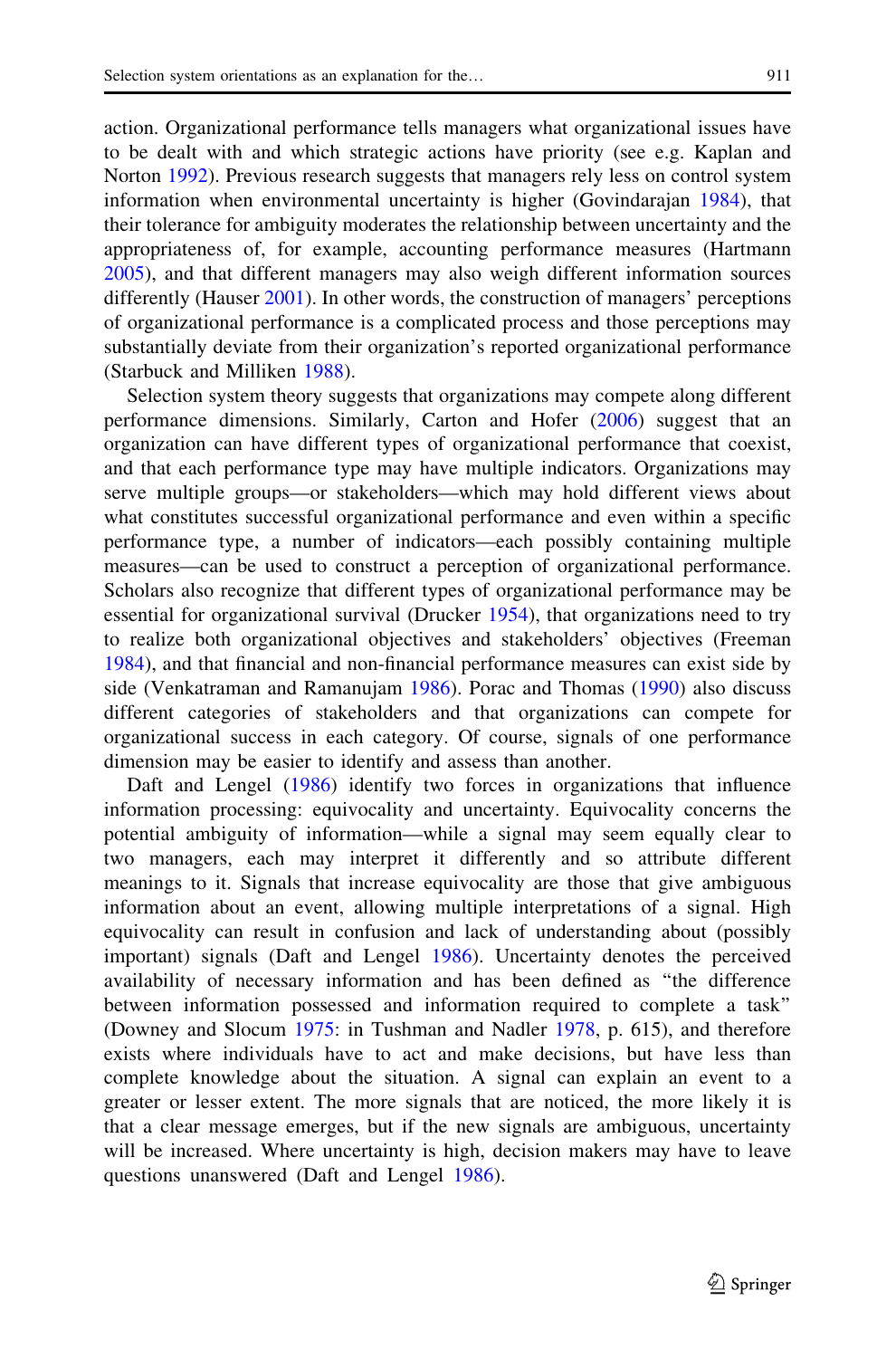#### <span id="page-5-0"></span>2.3 Dual leaders and perceived organizational performance

In a dual executive leadership structure, each of the dual executives will focus on one particular set of issues and pay less attention to other areas. This structure also implies functional assignment diversity in the top of the organization (Bunderson and Sutcliffe [2002](#page-23-0)). Previous studies have shown that teams with high functional assignment diversity have a higher degree of external communication (Ancona and Caldwell [1992](#page-22-0)), and are more likely to perform well in a turbulent environment (Keck [1997\)](#page-24-0) and engage in strategic reorientation (Lant et al. [1992](#page-24-0)). Alvarez and Svejenova [\(2005](#page-22-0)) suggest that role complementarity is a key advantage of the dual leadership structure. However, this structure also brings other discrepancies in the top of the organization and a potential danger of conflict between the representatives of the two functions (Reid and Karambayya [2009](#page-24-0)). The dual leaders can be dissimilar in many ways, with regard to demographic attributes, such as age or sex, or with regard to attributes that directly represent cognitive attitudes and values (e.g. Voss et al. [2006](#page-25-0)), such as selection system orientations. In addition, social interactional processes in organizations, such as organizational politics, can result from differences in the goals (Eisenhardt and Zbaracki [1992\)](#page-23-0) and cognitive frames of decisions makers, and can lead to problems of coordination or wasteful power struggles. Moreover, especially in dual leadership structures, the interaction between social processes and cognitive frames may influence managers' perceptions of organizational performance.

Where selection system orientations affect the process of the interpretation of signals, social interactional processes can affect both the strength of the selection system orientations of the individual managers and the way in which different perceptions of performance by different managers, resulting from different selection system orientations, affect subsequent strategic choices of the organization they are leading and, in turn, future performance. With regard to the social interactional processes as antecedents of the strength of selection system orientation, we refer back to the already cited studies by Kaplan [\(2008](#page-24-0)) and Kwon et al. [\(2014](#page-24-0)) about how managers also compete in trying to force particular cognitive frames upon each other. The consequences of social interactional processes on how the differences in selection systems will affect the organization as a whole can be even more significant. First, the larger the differences in perception of performance, the larger the differences will be in respect to the strategic conclusions that can be drawn and the greater the scope for social interaction to actually determine future choices; second, the differences in perceived performance together with power struggles can easily lead to difficulties in aligning business strategies with performance measures and may consequently create an unreliable image of the organization in the eyes of its stakeholders (Van Riel [2012](#page-25-0)).

In an earlier study, Bhansing et al. [\(2012](#page-23-0)) focused on the selection system orientation of managers as a crucial part of the managers' cognition and attitude, precisely to investigate whether differences in respect to that attribute had an effect on organizational performance. This study takes a step backwards, as it were, from the question of the effect of heterogeneity among top managers on performance to first ask the question whether the differences, with regard to selection system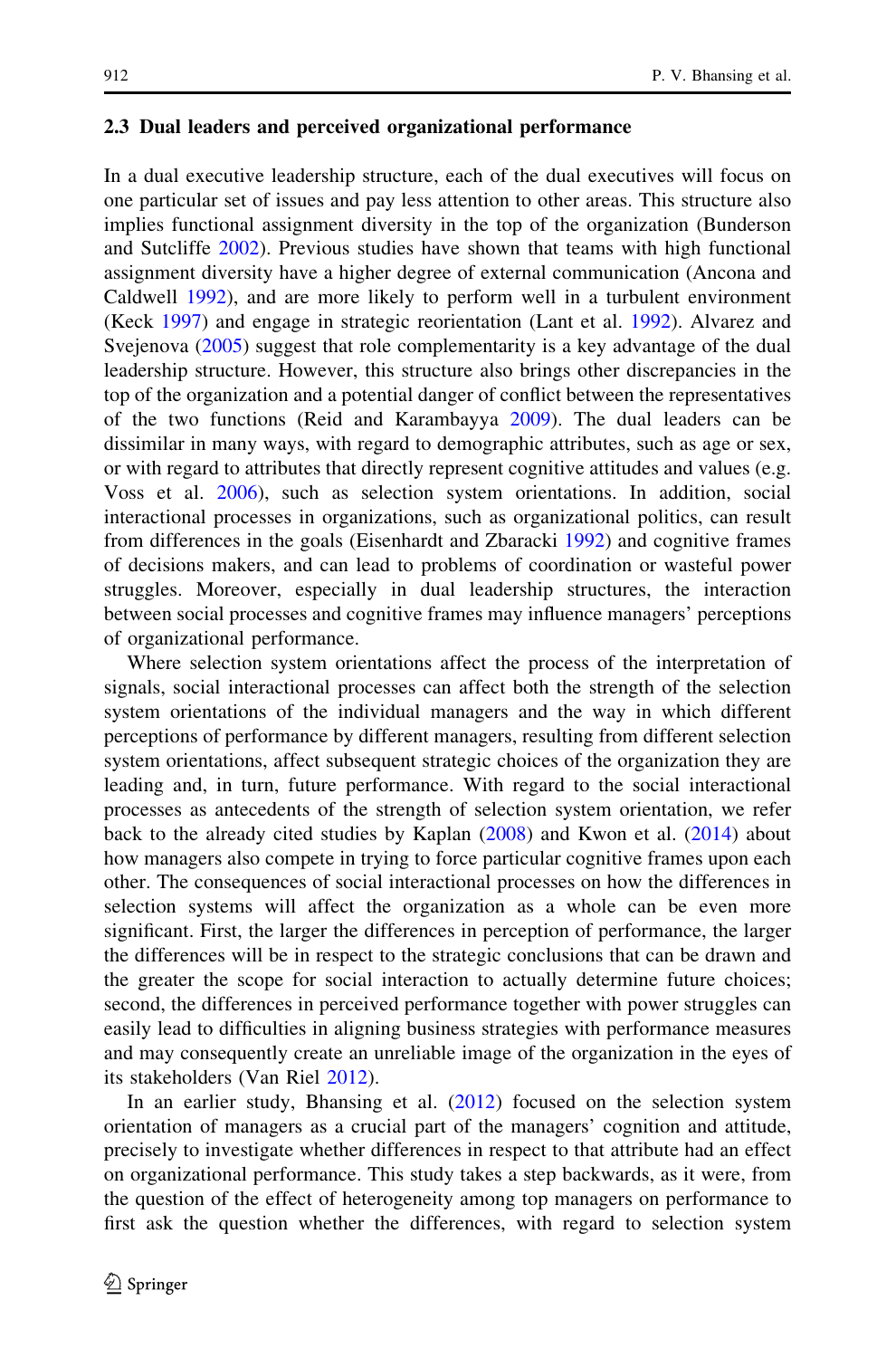orientations among managers, leads to different perceptions of that performance. When dual executive leaders both seek to make sense of the same event—the current state of their organization's performance—one may be strongly and the other weakly oriented towards a specific type of selector. The selection system orientations denote particular individual choices in respect to the bounded rationality applied to seeking information and interpreting it. Signals are (unconsciously) interpreted in the context of their different selection system orientations, leading them to weigh and process the signals differently and identify different cause-and-effect relationships based on their different presumptions about how the signal has influenced the organization. In other words, dual leaders process the same information differently, because their backgrounds have thought them to make sense of information in a particular way, allowing more cognitive capacity to be allocated to relations they understand well and signals they can interpret with more certainty and less equivocality.

As mentioned before, the setting of this study is the performing arts and many organizations in this industry have a dual executive leadership structure. In this setting, the dual leaders, an artistic and managing director, may be asked how expert critics have evaluated their organization over recent years, about which both will have a perception. The artistic director may have a stronger expert orientation than the managing director and values these signals differently, remembering that experts evaluate the extent to which the organization is innovative as a sign of good performance. The managing director may have an idea about the overall evaluations that the organization has received from expert critics in the past year, and remembers that this was lower than that accorded to other organizations, and therefore may perceive the organization's expert performance as poor: so the two may believe different actions are necessary to create or sustain successful organizational performance in the expert dimension. These considerations bring us to the following hypothesis.

H1 Differences in dual leaders' selection system orientations are positively related to differences in their perceptions of the organization's performance in the same dimension.

## 2.4 Ambiguity and availability of signals

As mentioned before, each selection system dimension has different signals of performance and these signals result in different levels of equivocality and uncertainty (Table [1](#page-7-0)). Market data are comparatively unambiguous. It is often easily available, clear and well defined and based on factual data such as sales figures (Daft and Lengel [1986](#page-23-0)). Signals about expert performance are usually available, but the assessment of specific signals may be open to more interpretations. Examples of expert performance signals are newspaper reviews from expert critics (Deephouse and Carter [2005](#page-23-0)), certification (Rao [1994\)](#page-24-0) and opinions of other experts, such as government subsidy organizations (Bhansing et al. [2012\)](#page-23-0). Different experts often have different opinions and different reviews may have different positives and negatives. In such situations dual leaders may value the same signals in expert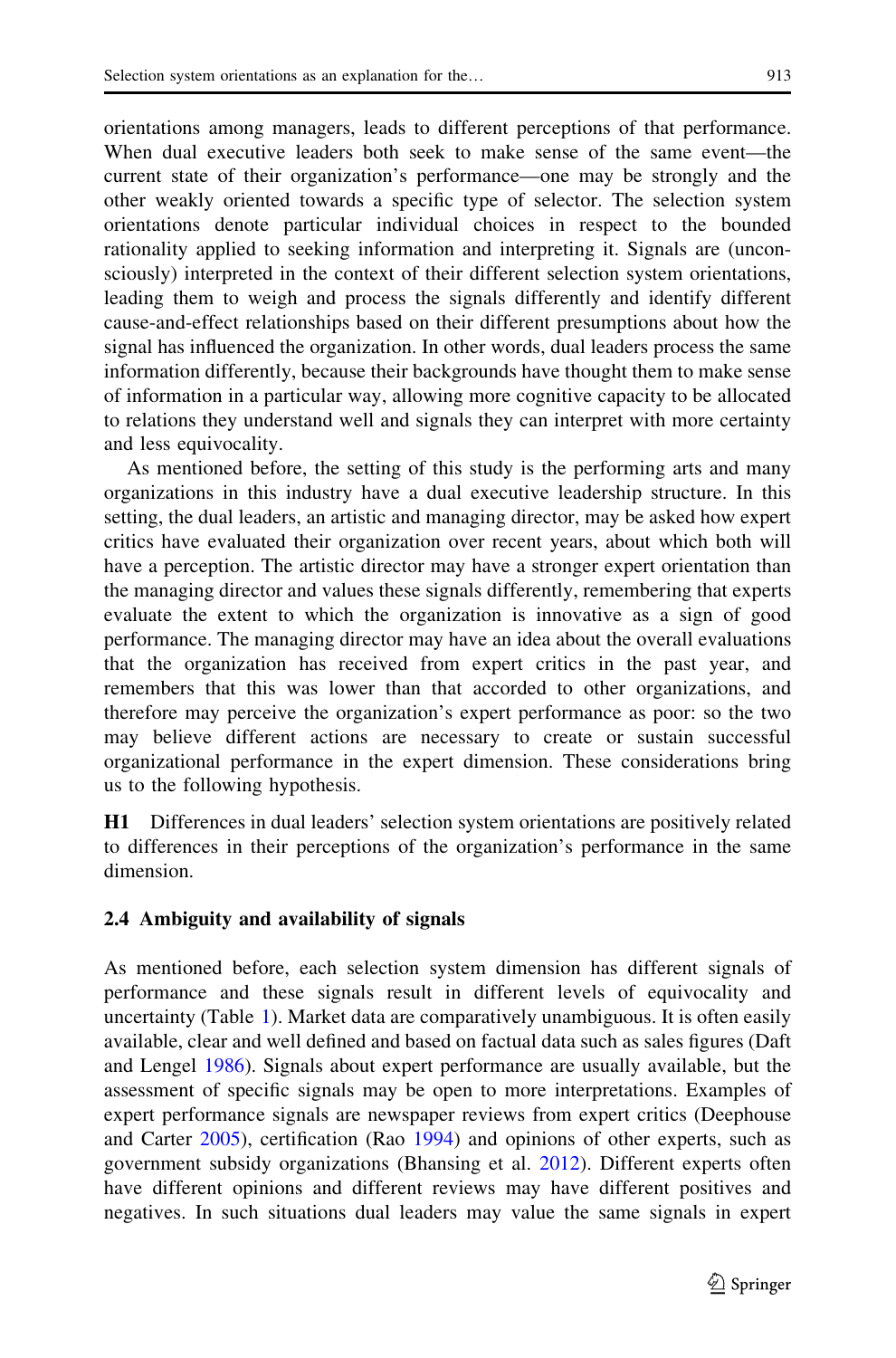| Type   | Signals                                           | Multiple<br>signals | Factual<br>data | Equivocality | Uncertainty |
|--------|---------------------------------------------------|---------------------|-----------------|--------------|-------------|
| Market | Box-office, performance fees,<br>attendance rates | High                | Yes             | Low          | Low         |
| Expert | Newspaper reviews                                 | Moderate            | No              | High         | Moderate    |
| Peer   | Conversations, word of mouth,<br>peer awards      | Low                 | No              | High         | High        |

<span id="page-7-0"></span>Table 1 Equivocality and uncertainty in the interpretation of performance in each selection system dimension

reviews differently. Perceptions of the organization's peer performance can be highly equivocal and highly uncertain and signals that are available often come in many different forms, so it can be difficult to value it and assign weights. There are few explicit signals except for peer awards, but even the information transmitted by that signal can be considered far from clear or certain, compared to the signals denoting performance along the other dimensions. For example, only a few organizations gain peer awards in any year, so even the most high-performing organizations will not receive one every year. The meaning of having received an award in the past is more difficult to interpret than, for instance, past attendance figures.

We expect that dual leaders perceive performance by using their key selection system orientations and that the influence of the orientations gets stronger when the process of interpreting the signals along this performance dimension is more equivocal and uncertain. That is to say, it is more likely that the particular selection system orientation—as part of a mental model that lets the individual dual leader make sense of his/her environment—is activated to a higher degree when information is less easy to interpret, increasing the impact of that particular selection system. In turn, this suggests that if signals pertaining to particular selection systems are more ambiguous and less available, the effect of differences in strength of that selection system orientation on the perception of organizational performance will be more pronounced. This will not just be the case in respect to the individual manager, as considered in isolation, but even more so if one considers the individual manager in the context of the social interactional processes we discussed in Sect. [2.3.](#page-5-0) This study looks at the effect of the selection system orientations that are measured at the same time as the perceptions of performance. The possible effects of social interactions on the individual orientations is therefore already included in what we measure. If we find that different managers have different strengths of particular orientations this difference has, as it were, survived the political process and the competition between cognitive frames. It is to be expected that these surviving differences will express themselves most forcefully in those areas where the scope of consequent social interaction is greatest, namely where the signals are more ambiguous and less available, making the process of interpretation more equivocal and uncertain.

In sum, market signals are readily available from accounting and relatively easy to understand and their interpretation is the least equivocal and uncertain, allowing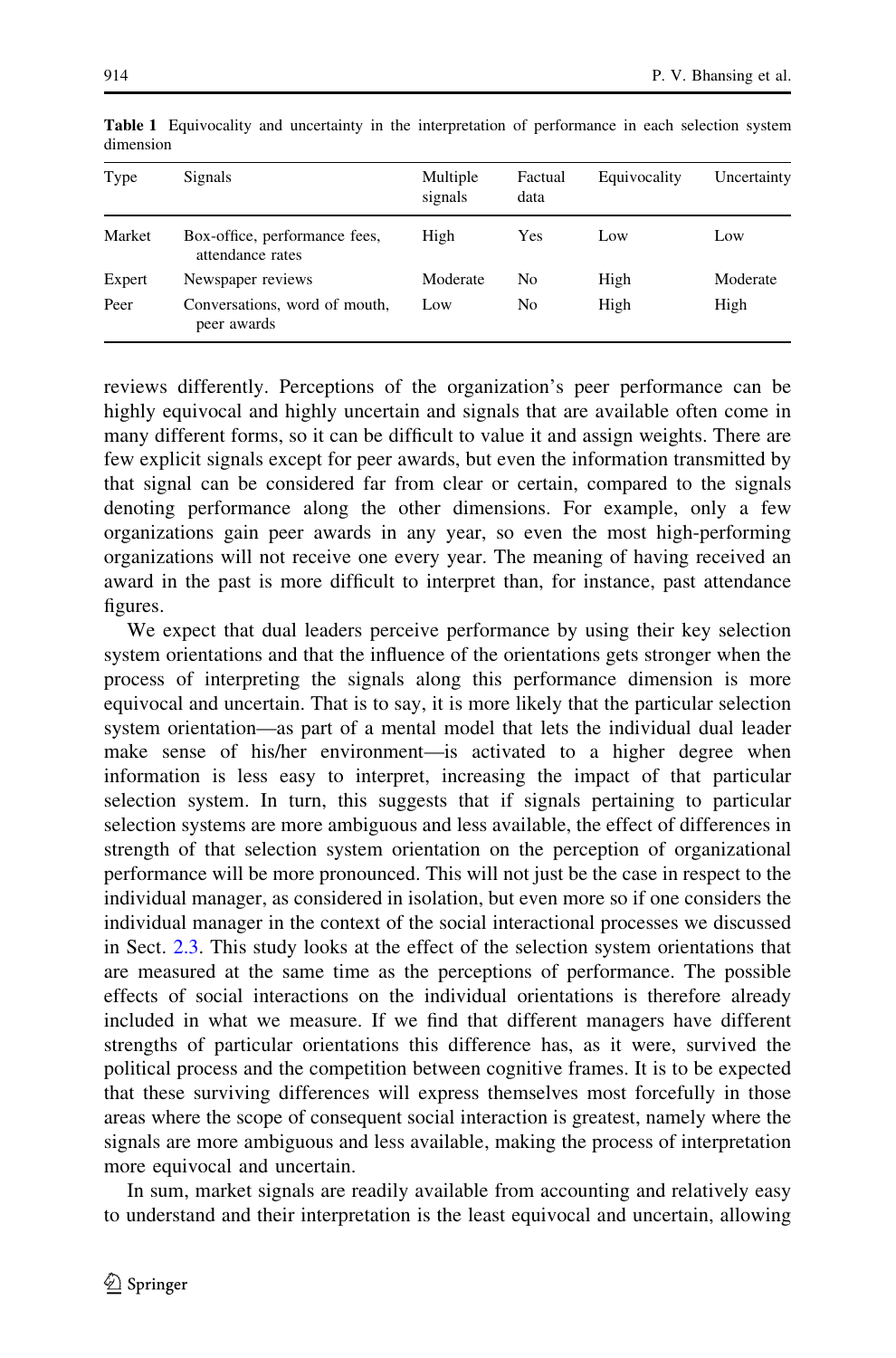less room for the difference in the strength of the market selection orientation to influence the interpretation of these data and assessing the organization's position in relation to its competitors. Signals with which to construct a perception of the organization's expert performance are also widely available, but more ambiguous, so the influence of the difference between the dual leaders' selection system orientations in constructing their perception of their organization's competitive position will be stronger with regard to this dimension. Signals of the peer performance dimension exhibit high levels of ambiguity and unavailability, so the influence of the differences between the leaders' selection system orientations are likely to be at its strongest with respect to this dimension. These arguments suggest the following hypothesis.

H2 The positive relationship between differences in dual leaders' selection system orientation and differences in their perceptions of the organization's performance is influenced by the equivocality and uncertainty pertaining to the interpretation of the signals used to perceive performance along a particular dimension.

## 3 Research design

This study was designed to address how the mental model or cognitive frame of managers influences the interpretation of organizational performance. Early studies about managerial cognition mostly focus on personal characteristics as a proxy for managerial cognition, whereas in this study we attempt to measure the selection system orientation, as an important part of the individual manager's mental model or cognitive frame, directly. We focus on dual executive leaders, because of their hierarchical equivalence and similar information needs. In the setting of a performing arts industry the different performance dimensions exist next to each other and are relatively similar in their impact on the organizations as a whole. We utilized Lincoln's [\(1984](#page-24-0)) method for dyadic analysis of similarity and dissimilarity, and the construction of our key variables, making the dyad the unit of analysis. This section further explains the source of the data, and the measurements of the dependent, independent and control variables.

## 3.1 Setting and data

In the performing arts sector the dual executive leadership structure is common (Reid and Karambayya [2009\)](#page-24-0). Theatre companies, the empirical subject of this study, are often led by one executive—the artistic director—who is responsible for the artistic or creative objectives of the organization, and another—the managing director—who is responsible for the organization's commercial objectives. The managers of performing arts organizations focus on particular signals in constructing their perceptions of each specific type of organizational performance. For their perception of market performance it is likely that they focus on sales: managers usually have access to exact data on the number of visitors to their productions and will often benchmark these figures. Many cultural industry studies focus on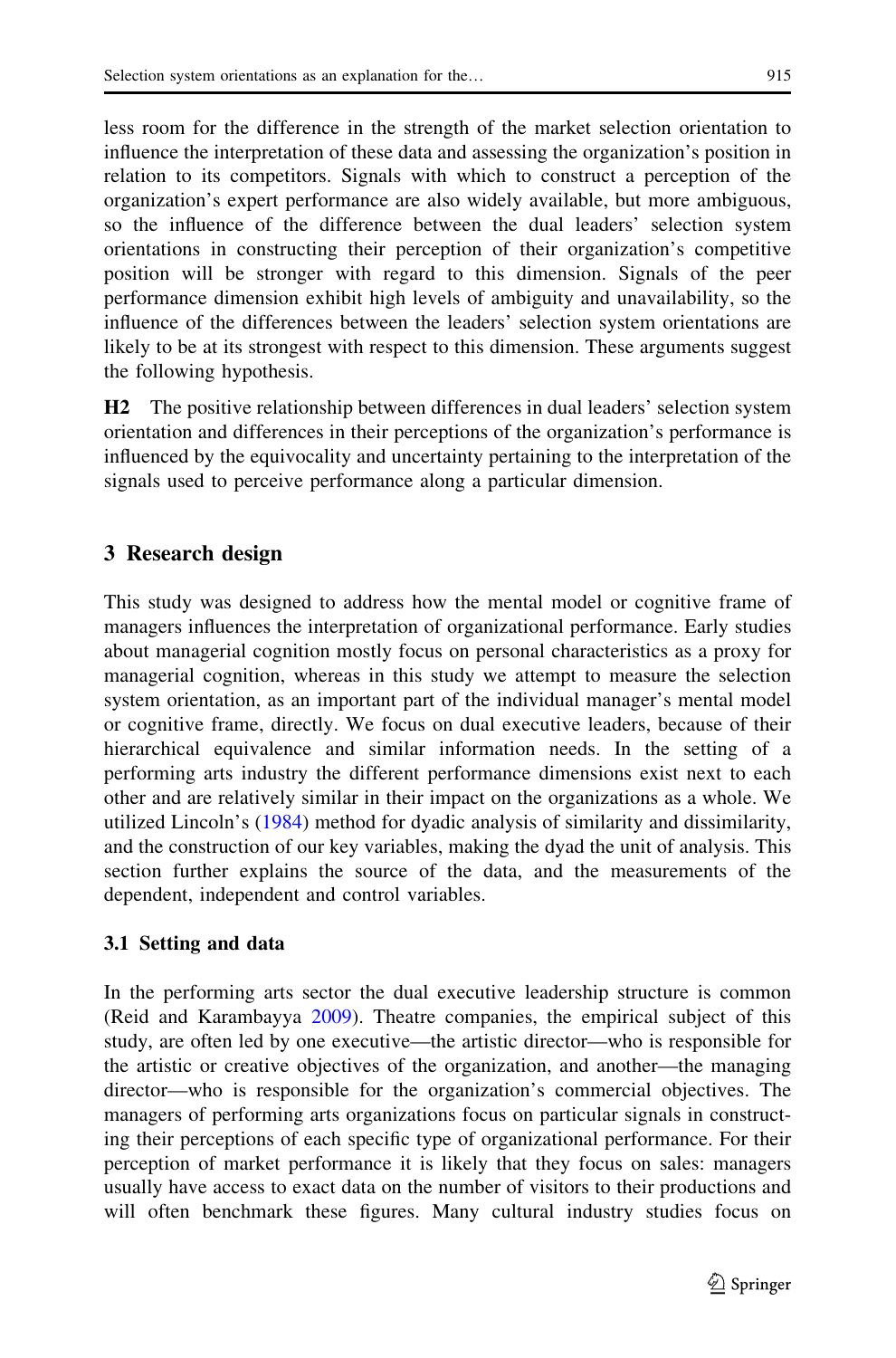performance indicators based on audience attendance, such as box office figures (Gemser et al. [2007](#page-23-0); Zuckerman and Kim [2003](#page-25-0)). For their perception of expert performance, managers may focus on expert reviews and on the perceptions of other expert evaluators who decide about subsidies. These expert evaluators may have different beliefs about quality from those expressed by the market at large (Berger et al. [2010\)](#page-23-0). European performing arts organizations are highly subsidized, so those individuals who decide about subsidy levels also play an important role in the industry. With respect to peer performance, peer opinions are usually highly valued in artistic environments (Caves [2000;](#page-23-0) Eikhof and Haunschild [2007;](#page-23-0) Hirschman [1983](#page-24-0)) and cultural organizations which display their commercial aspirations openly may be perceived as producing poor quality (Caves [2000](#page-23-0)).

Data were gathered by means of a survey among UK performing arts organizations where dual executive leadership structures are widely used. The UK has a rich performing arts tradition: there are more than 800 theatre venues and competition is fierce for the 76 % of the British public who attend a performance at least once a year (Department for Culture, Media and Sport [2010\)](#page-23-0). Most performing arts companies receive some form of subsidy, often from four specialist government arts funding agencies: Arts Council England, the Arts Council of Northern Ireland, the Scottish Arts Council and the Arts Council of Wales. Since multiple selection systems are present in this industry, we can study a range of performance dimensions at the same time.

The UK association of performing arts organizations (The Independent Theatre Council) provided a list of 412 organizations, including theatre and dance companies, from which we selected only those 186 organizations whose websites revealed that they had a dual leadership structure. In spring 2011, we telephoned all these performing arts organizations to ask both the artistic and managing director to participate in the study by filling in our online survey. 224 individuals visited the online survey. We matched 132 individuals as dual leaders of 66 organizations, 59 of which provide usable data, resulting in a response rate of 32 %.

#### 3.1.1 Sample

No significant differences were found between the average scores on the key constructs between early and late respondents, providing additional support that non-response is not a major concern. Moreover, a Harman's single factor test shows that there is no common method variance between the dependent and independent variables.

Our data show interesting patterns in the composition of management in the UK performing arts organizations. Table [2](#page-10-0) shows demographic differences between the artistic and managing directors in our sample. More females  $(76\%)$  than males  $(24\%)$  hold managing director positions and the managing director's 4-year average tenure is considerably shorter than that of the average artistic director (11 years), who were also (at 46 years old) somewhat older than the average managing director (41 years old). Table [3](#page-11-0) shows the revenue structure of the organizations, with subsidies (52 %) and box-office (29 %) accounting for the bulk, and 19 % being made up of corporate funds and sponsorship.

Our limited sample size did not allow us to include the personal characteristics in the main analysis. In our research design we already have measurements for the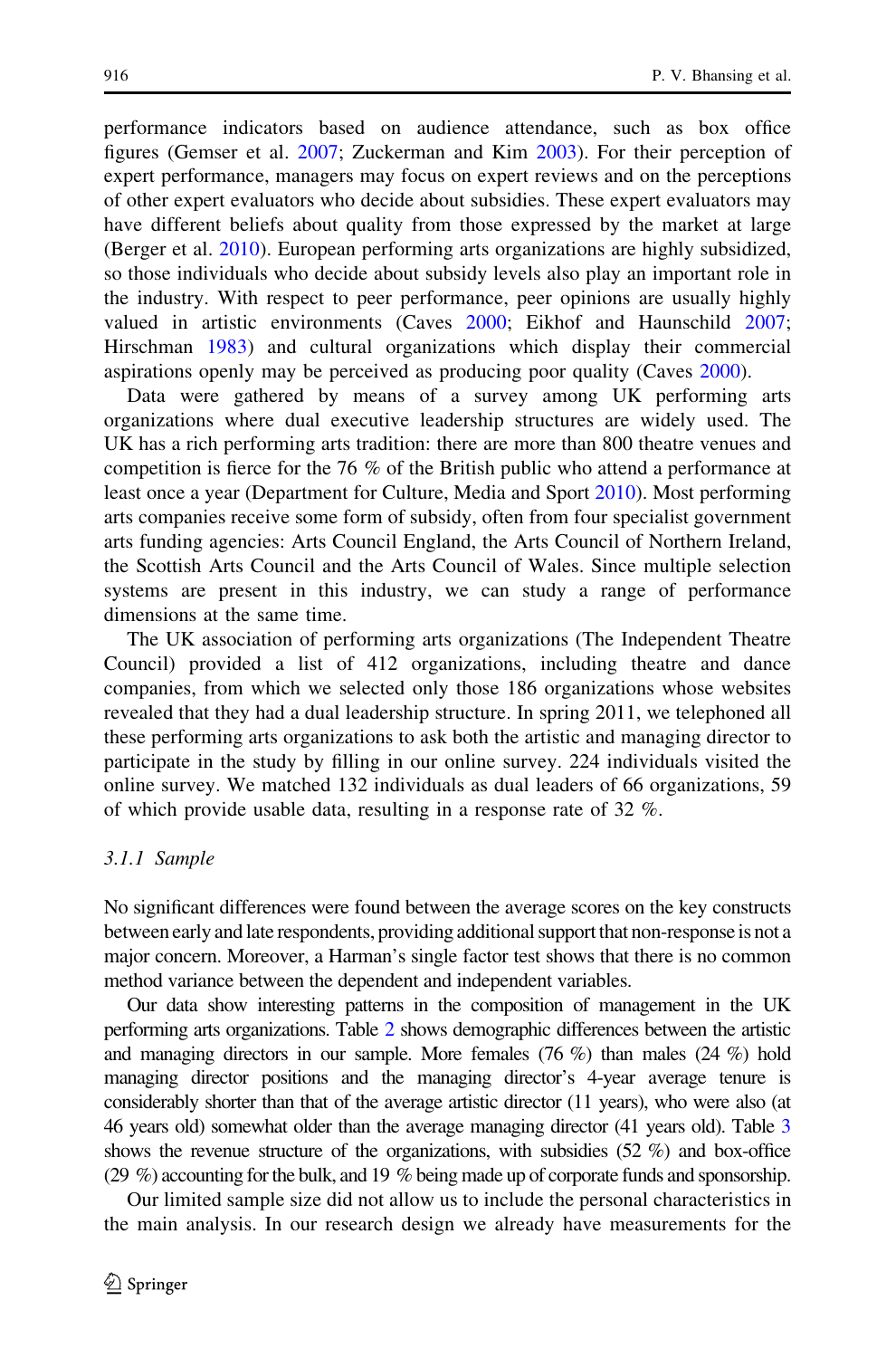|                               | Artistic director |           |                | Managing director |      | Across organizations |
|-------------------------------|-------------------|-----------|----------------|-------------------|------|----------------------|
|                               | М                 | <b>SD</b> | М              | <b>SD</b>         | М    | SD                   |
| Perception of performance     |                   |           |                |                   |      |                      |
| Market                        | 3.85              | 0.60      | 3.73           | 0.72              | 3.79 | 0.54                 |
| Expert                        | 3.82              | 0.67      | 3.80           | 0.64              | 3.81 | 0.54                 |
| Peer                          | 4.17              | 0.71      | 4.09           | 0.69              | 4.13 | 0.57                 |
| Selection system orientations |                   |           |                |                   |      |                      |
| Market                        | 4.51              | 0.51      | 4.41           | 0.53              | 4.46 | 0.38                 |
| Expert                        | 3.68              | 0.61      | 3.68           | 0.76              | 3.68 | 0.59                 |
| Peer                          | 3.65              | 0.59      | 3.89           | 0.63              | 4.26 | 0.47                 |
| Demographics                  |                   |           |                |                   |      |                      |
| Gender (% female)             | 49                |           | 76             |                   |      |                      |
| Tenure (years)                | 11                | 8         | $\overline{4}$ | 3                 |      |                      |
| Age (years)                   | 46                | 10        | 41             | 11                |      |                      |

<span id="page-10-0"></span>Table 2 Means and standard deviations of the artistic and managing directors' perceptions of performance, selection system orientations and demographics

managerial cognitions, and therefore have less need for personal characteristics which are mainly used as proxy for cognitions. We did include the distinctive organizational characteristics in the performing arts, those mentioned above, including the control variables mentioned below.

#### 3.2 Dependent and independent variables

#### 3.2.1 Difference in perception of performance

We developed the market, expert and peer performance measurement scales of Bhansing et al. ([2012\)](#page-23-0) from one to five items ("Appendix"). The additional scale items were based on the work of Harris [\(2001](#page-24-0)), Morgan and Berthon ([2008\)](#page-24-0) and Richard et al. ([2009\)](#page-25-0). The operationalization for the organization's market performance (four items, Cronbach's alpha 0.84), expert performance (five items, Cronbach's alpha 0.74) and peer performance (four items, Cronbach's alpha 0.81) proved to be reliable. Each item was scored on a five-point Likert-type scale by both the artistic and managing director in terms of how they rated their own organization (cf. Dess and Robinson [1984\)](#page-23-0).

We calculated the three (peer, expert, and market) Euclidean distances between the artistic and managing directors (Sohn [2001\)](#page-25-0), for the perceptions of organizational performance.

$$
D_{ij} = \sqrt{\sum_{k} (x_{ik} - x_{jk})^2}
$$

where  $D_{ii}$  = the Euclidean distance between the artistic (*i*) and managing director (j) of a particular organization (k),  $X_{ik}$  = the score of the artistic director of the kth organization,  $X_{jk}$  = the score of the managing director of the kth organization.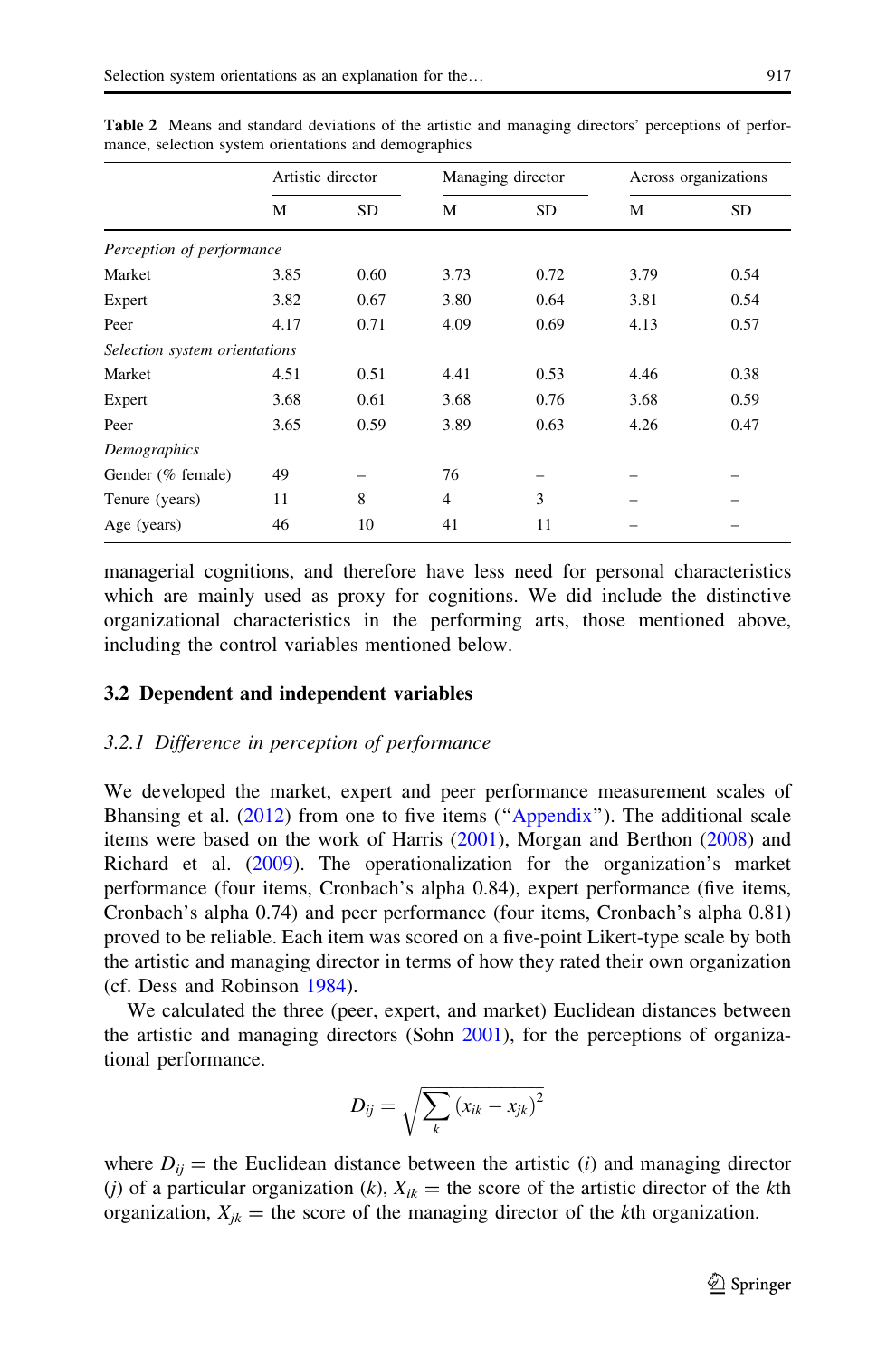<span id="page-11-0"></span>

| Table 3 Individual level correlation matrix of differences in perception of performance, selection system orientations and control variables |                |             |              |             |                             |                |                 |                |           |
|----------------------------------------------------------------------------------------------------------------------------------------------|----------------|-------------|--------------|-------------|-----------------------------|----------------|-----------------|----------------|-----------|
|                                                                                                                                              | Σ              | <b>GS</b>   |              | 2           | 3                           | 4              | 5               | $\circ$        | 7         |
| Differences in the perception                                                                                                                | of performance |             |              |             |                             |                |                 |                |           |
| (1) Market                                                                                                                                   | 1.84           | 0.76        |              |             |                             |                |                 |                |           |
| (2) Expert                                                                                                                                   | 2.18           | 1.13        | $0.442**$    |             |                             |                |                 |                |           |
| $(3)$ Peer                                                                                                                                   | 1.91           | 1.14        | 0.238        | $0.612***$  |                             |                |                 |                |           |
| Selection system orientations artistic director                                                                                              |                |             |              |             |                             |                |                 |                |           |
| (4) Market                                                                                                                                   | 4.51           | 0.51        | $-0.149$     | 0.048       | $-0.012$                    |                |                 |                |           |
| (5) Expert                                                                                                                                   | 3.68           | $0.61\,$    | 0.133        | $-0.080$    | $-0.091$                    | 0.248          |                 |                |           |
| $(6)$ Peer                                                                                                                                   | 3.65           | 0.59        | 0.033        | $-0.123$    | $-0.138$                    | $0.399***$     | $0.317*$        |                |           |
| Selection system orientations managing director                                                                                              |                |             |              |             |                             |                |                 |                |           |
| (7) Market                                                                                                                                   | 4.41           | 0.53        | $-0.158$     | 0.065       | 0.037                       | 0.055          | $0.101\,$       | 0.013          |           |
| (8) Expert                                                                                                                                   | 3.68           | 0.76        | $-0.048$     | 0.091       | $0.067\,$                   | $-0.058$       | $-0.145$        | $-0.076$       | $-0.083$  |
| $(9)$ Peer                                                                                                                                   | 3.89           | 0.63        | $-0.114$     | $-0.240$    | $-0.011$                    | $-0.279*$      | $-0.039$        | $-0.099$       | $0.343**$ |
| Control variables                                                                                                                            |                |             |              |             |                             |                |                 |                |           |
| (10) Orientation Overlap                                                                                                                     | 24.80          | 0.25        | $-0.033$     | 0.076       | $-0.119$                    | $0.484***$     | $0.283*$        | $0.609**$      | $0.298*$  |
| $(11)$ Subsidy                                                                                                                               | 51.53          | 24.56       | $-0.084$     | 0.036       | $-0.028$                    | $-0.022$       | 0.043           | 0.196          | $-0.115$  |
| $(12)$ Sales                                                                                                                                 | 28.56          | 20.32       | $-0.105$     | $-0.435***$ | $-0.288*$                   | $-0.123$       | $-0.033$        | $0.070\,$      | $-0.051$  |
| $(13)$ Size                                                                                                                                  | 45.39          | 47.51       | 0.066        | $-0.157$    | $-0.183$                    | $-0.006$       | 0.152           | 0.128          | $-0.021$  |
| $(14)$ Touring                                                                                                                               | 0.83           | 0.38        | $-0.199$     | $-0.281**$  | $-0.362***$                 | 0.103          | 0.111           | 0.060          | $-0.006$  |
| (15) Theatre                                                                                                                                 | 0.88           | 0.33        | 0.096        | 0.072       | $-0.164$                    | 0.125          | 0.141           | $-0.053$       | 0.129     |
| (16) Non-kids                                                                                                                                | 0.51           | 0.50        | 0.175        | 0.141       | 0.195                       | $-0.151$       | 0.245           | $-0.088$       | 0.090     |
|                                                                                                                                              | Z              | $_{\rm SD}$ | ${}^{\circ}$ | G           | $\equiv$<br>$\overline{10}$ | $\overline{c}$ | $\overline{13}$ | $\overline{1}$ | 15        |
| Differences in the perception of performance                                                                                                 |                |             |              |             |                             |                |                 |                |           |
| (1) Market                                                                                                                                   | 1.84           | 0.76        |              |             |                             |                |                 |                |           |
| (2) Expert                                                                                                                                   | 2.18           | 1.13        |              |             |                             |                |                 |                |           |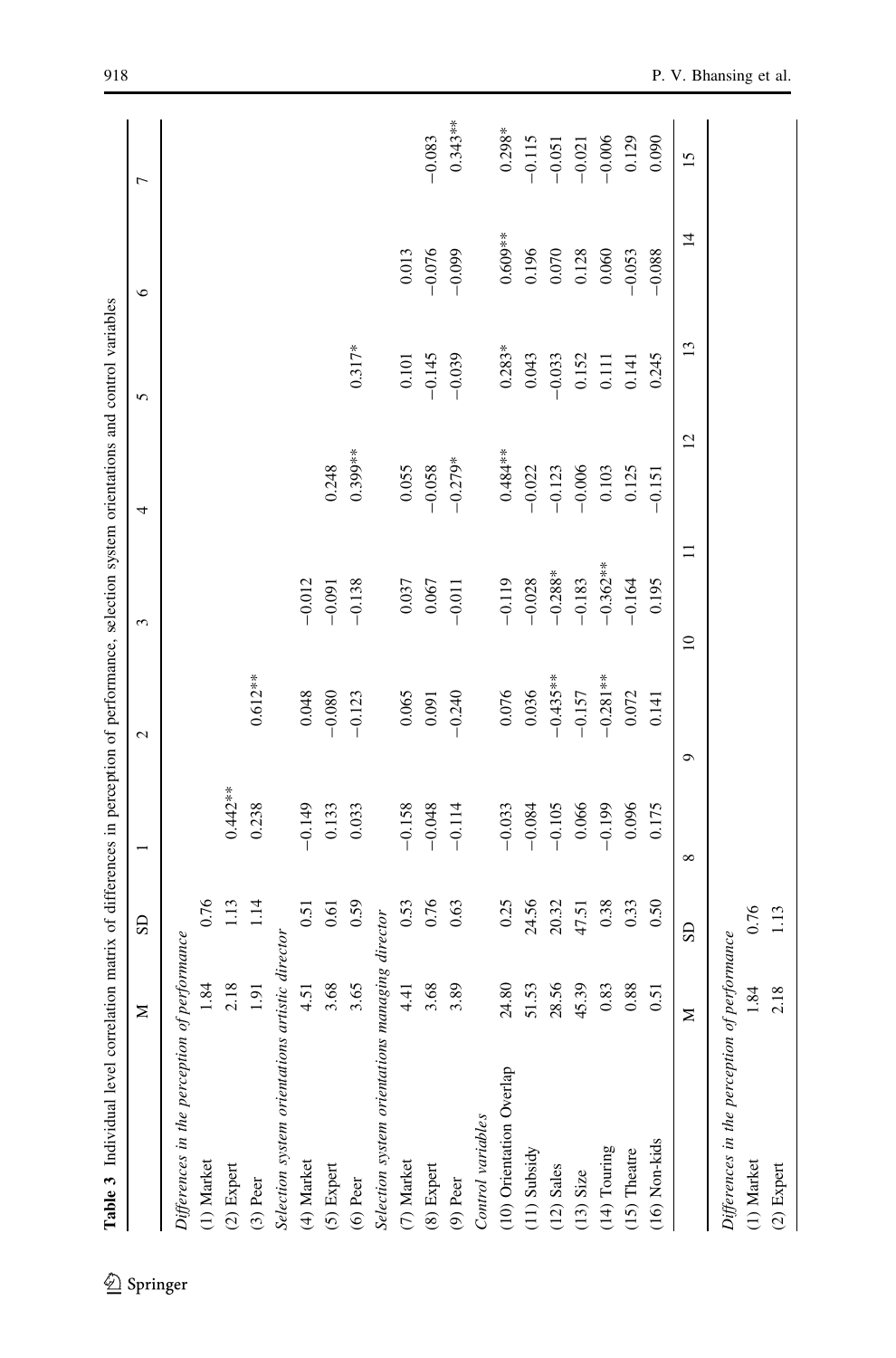Table 3 continued Table 3 continued

|                                                            | Σ     | $\overline{\text{SD}}$ | $\infty$  | Q           | $\overline{10}$ | $\equiv$           | $\overline{c}$ | $\mathbf{r}$ | $\overline{4}$ | 15       |
|------------------------------------------------------------|-------|------------------------|-----------|-------------|-----------------|--------------------|----------------|--------------|----------------|----------|
| (3) Peer                                                   | 1.91  | 1.14                   |           |             |                 |                    |                |              |                |          |
| Selection system orientations artistic director            |       |                        |           |             |                 |                    |                |              |                |          |
| (4) Market                                                 | 4.51  | 0.51                   |           |             |                 |                    |                |              |                |          |
| (5) Expert                                                 | 3.68  | 0.61                   |           |             |                 |                    |                |              |                |          |
| (6) Peer                                                   | 3.65  | 0.59                   |           |             |                 |                    |                |              |                |          |
| Selection system orientations managing director            |       |                        |           |             |                 |                    |                |              |                |          |
| (7) Market                                                 | 4.41  | 0.53                   |           |             |                 |                    |                |              |                |          |
| (8) Expert                                                 | 3.68  | 0.76                   |           |             |                 |                    |                |              |                |          |
| (9) Peer                                                   | 3.89  | 0.63                   | 0.076     |             |                 |                    |                |              |                |          |
| Control variables                                          |       |                        |           |             |                 |                    |                |              |                |          |
| (10) Orientation Overlap                                   | 24.80 | 0.25                   | $-0.022$  | $-0.336***$ |                 |                    |                |              |                |          |
| (11) Subsidy                                               | 51.53 | 24.56                  | $-0.091$  | 0.162       | $-0.068$        |                    |                |              |                |          |
| $(12)$ Sales                                               | 28.56 | 20.32                  | 0.041     | $-0.101$    | 0.084           | $-0.416**$         |                |              |                |          |
| $(13)$ Size                                                | 45.39 | 47.51                  | $-0.288*$ | 0.184       | 0.068           | $-0.030$           | 0.176          |              |                |          |
| 14) Touring                                                | 0.83  | 0.38                   | 0.053     | $-0.193$    | 0.119           | $0.047$<br>$0.055$ | 0.069          | $-0.395**$   |                |          |
| 15) Theatre                                                | 0.88  | 0.33                   | $-0.013$  | $-0.113$    | 0.095           |                    | 0.065          | $-0.204$     | 0.253          |          |
| 16) Non-kids                                               | 0.51  | 0.50                   | $-0.002$  | 0.176       | $-0.028$        | $-0.022$           | $-0.096$       | 0.099        | 0.008          | $-0.151$ |
| ** Correlation is significant at the 0.01 level (2-tailed) |       |                        |           |             |                 |                    |                |              |                |          |
| * Correlation is significant at the 0.05 level (2-tailed)  |       |                        |           |             |                 |                    |                |              |                |          |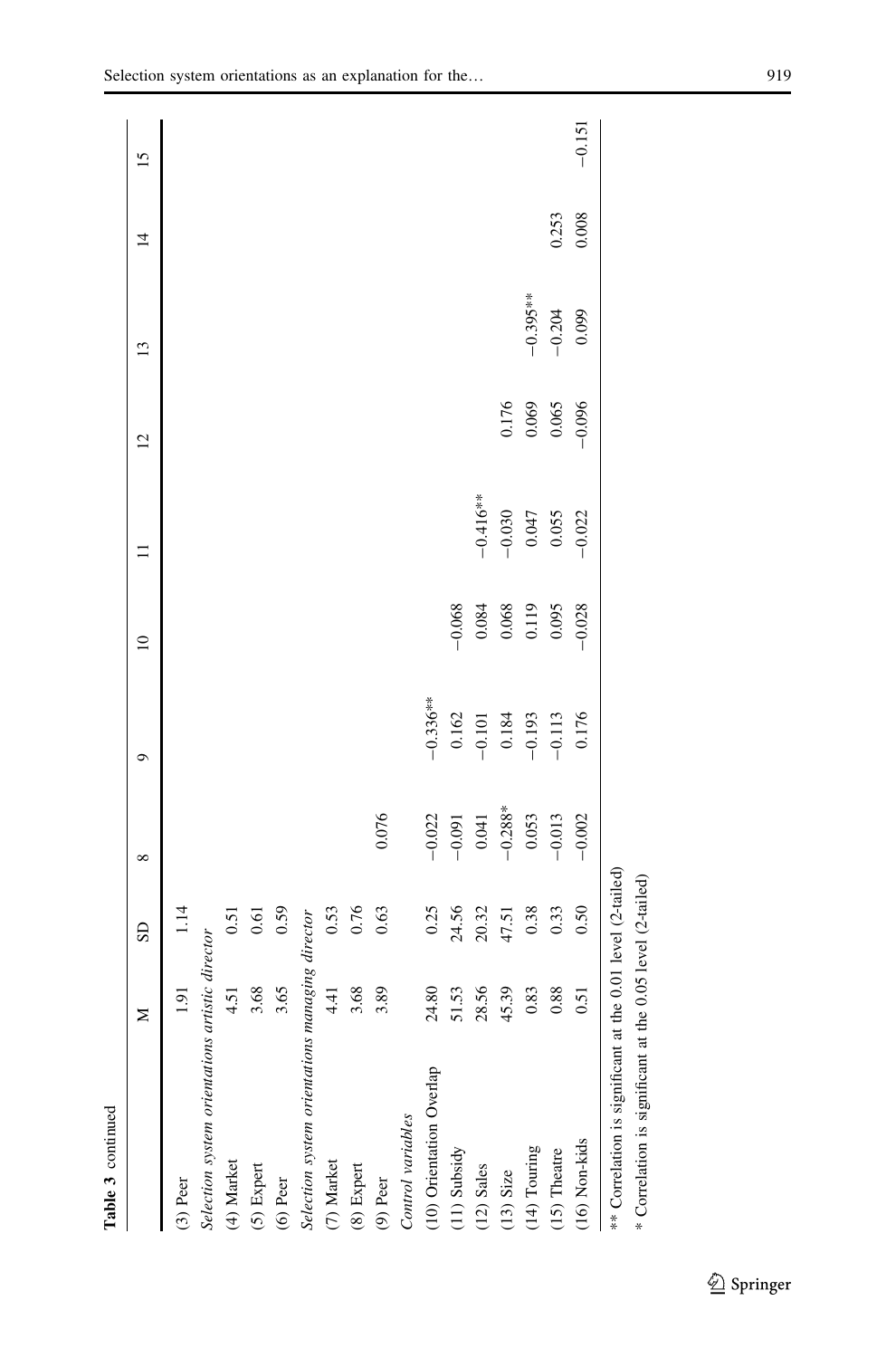## 3.2.2 Selection system orientations and dyadic differences

We extended each selection system orientation measurement of Bhansing et al.  $(2012)$  $(2012)$  with two new scale items ("Appendix"). These additional scale items were based on the work of Voss et al. ([2000\)](#page-25-0) and Wijnberg and Gemser ([2000\)](#page-25-0). This improved the reliability of the market (five items, Cronbach's alpha 0.79), expert (five items, Cronbach's alpha 0.80) and peer (five items, Cronbach's alpha 0.70) selection system orientation measurements. Each item was scored by both the artistic and managing director on a five-point Likert-type scale. We followed Lincoln's  $(1984)^1$  $(1984)^1$  method of analyzing relations in dyads by constructing a measure of similarity/dissimilarity between scores of the dual leaders (dyadic difference). We mean-centered the orientation type scales and multiplied each of the artistic directors' orientation scores by those of the managing director.

## 3.2.3 Control variables

We included several organizational characteristics as control variables because the main focus of the study is at the level of the dyad, averaging the responses of both executives in each case to obtain the organizational score. The self-reports show high and significant correlations between the dual leaders' perceptions of these core organizational characteristics (see Table [4](#page-14-0) for the correlation matrix). We control for the organization's income sources (the percentages from *subsidies* and *box* $of\text{fice})$  and for organizational size [the number of fulltime staff equivalents (FTE)]. We constructed dummy variables to account for the fact that some companies only focus on children theatre (non-kids  $= 0$ ) and others on a wider spectrum of *non-kids* shows (non-kids  $= 1$ ) and whether the organization *toured* (touring  $= 1$ ) their productions or only performed in their 'home' venues (touring  $= 0$ ) and whether they produced plays (theatre  $= 1$ ) or other types (theatre  $= 0$ ) of performances (theatre).

In addition, we constructed a variable to measure the degree of overlap between the executives' orientations. If one dual leader scored a 4 on expert orientation and the other a score of 5, then they had an overlap of 0.8 (Gibson and Vermeulen [2003\)](#page-23-0). The overlap was calculated for each orientation scale and then we computed the composite variable (selection system overlap) by summing the overlap from each selection system dimension.

<sup>1</sup> According to Lincoln ([1984\)](#page-24-0), in attempting to predict relationships between dyads, the properties of each individual are likely to have effects, and so should be specified in a statistical model, and how those properties combine must also be taken into account. Our model therefore includes a variable for the interaction between the dual leaders' orientations (dyadic difference). This approach allowed us to test the influence of combinations of individual properties and their inter-relationships instead of just testing the individual properties or measuring the distance between them. When the properties concerned the same variable for both executives, the interaction can be seen as a similarity/dissimilarity effect: the more negative its coefficient the larger the effects of differences, while positive and significant signs indicate the influence of similarity.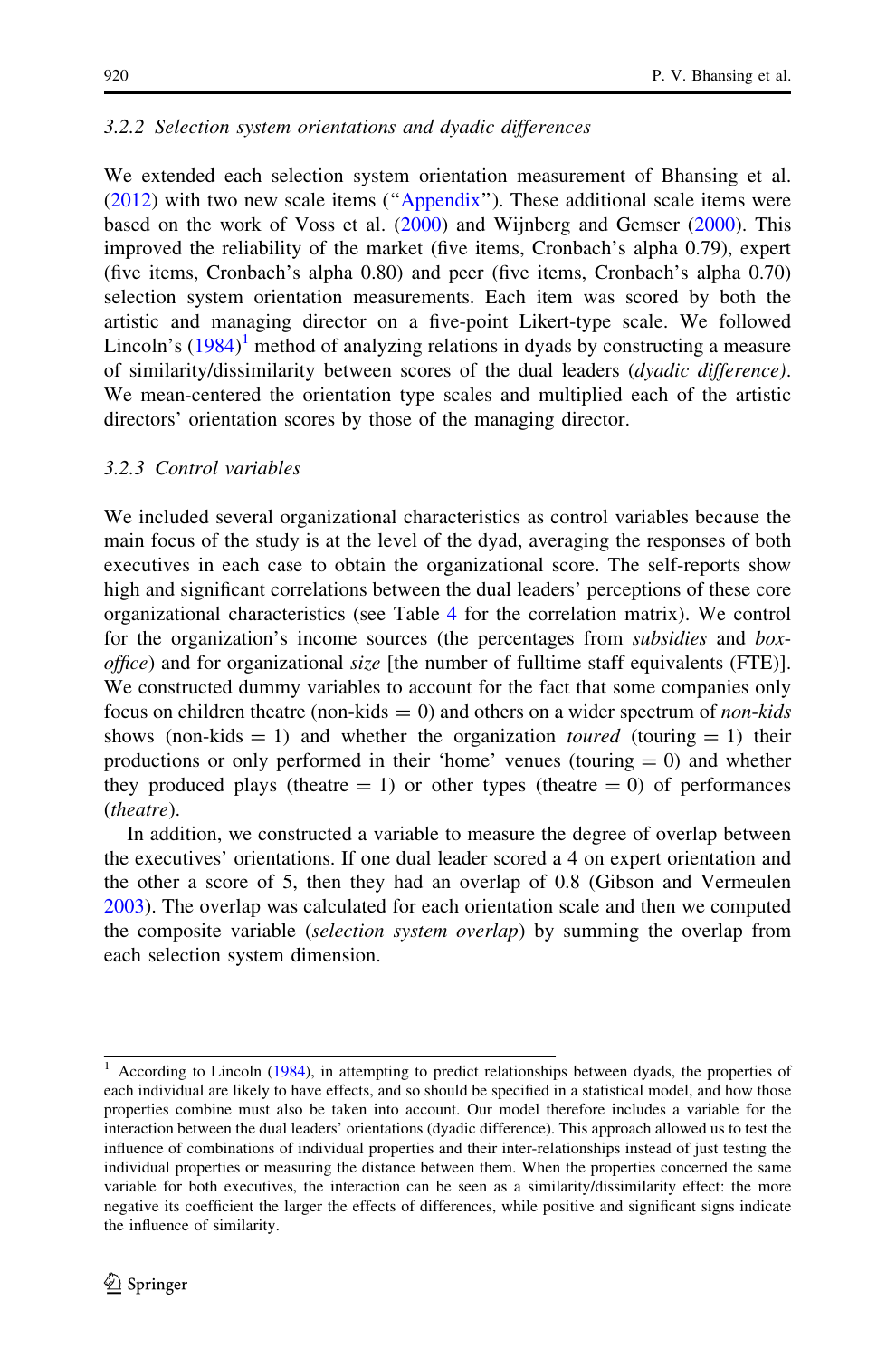|            | Subsidy A | Sales A   | Size A    | Touring A | Theatre A | Non-kids A |
|------------|-----------|-----------|-----------|-----------|-----------|------------|
| Subsidy B  | $0.748**$ |           |           |           |           |            |
| Sales B    |           | $0.597**$ |           |           |           |            |
| Size B     |           |           | $0.757**$ |           |           |            |
| Touring B  |           |           |           | $1.000**$ |           |            |
| Theatre B  |           |           |           |           | $0.926**$ |            |
| Non-kids B |           |           |           |           |           | $0.934**$  |

<span id="page-14-0"></span>Table 4 Correlation between dual leaders' scores of organizational characteristics

"... A" is response of artistic director. "... B" is response of managing director

\*\* Correlation is significant at the 0.01 level (2-tailed)

## 4 Empirical results

#### 4.1 Results

Before the hypotheses tests are presented, the data is explored, showing some insights regarding mean scores of the artistic and managing directors' orientations and perceptions of organizational performance in each selection system dimensions.

The correlation matrix is presented in Table [3](#page-11-0). The correlation matrix confirms the scale validations in that correlations between orientations are not high, indicating that market, expert and peer orientation are relatively independent constructs.

As mentioned before, we followed Lincoln ([1984\)](#page-24-0) and modeled perceived performance differences to account for the similarity/dissimilarity between the dual leaders' selection system orientations. A negative sign for an orientation difference variable indicates that larger orientation differences are related to larger perceived performance dissimilarities (Lincoln [1984](#page-24-0)).

To test hypotheses 1 and 2, we estimated (two-tailed) a set of regression models (Table [5](#page-15-0)). The results show that there is a significant negative relationship between market orientation differences and perceived market performance differences  $(\beta = -0.225, p \le 0.10)$ . A similar effect is visible between the artistic and managing directors' expert orientation differences and perceived expert performance differences ( $\beta = -0.357$ ,  $p \le 0.01$ ). Regarding the peer dimension, we find that larger differences in the orientations are related to more similarities in perceptions of peer performance ( $\beta = 0.265$ ,  $p \le 0.05$ ). This supports hypothesis 1 where it concerns the market and expert selection system dimension.

With respect to hypothesis 2, we compare the regression coefficients of the independent variables across the three models (because there are no differences in the scaling properties of the measures). We expected that the orientation difference coefficient would become larger for the more equivocal and uncertain performance dimensions. Table [5](#page-15-0) shows that the regression coefficients of orientation difference are larger and stronger in model 1b than in model 1a (model 1a:  $\beta = -0.225$ ,  $p \le 0.10$ ; model 1b:  $\beta = -0.357, p \le 0.01$ ). Also, model 1b explains considerably more variance in perceived performance differences than model 1a (model 1: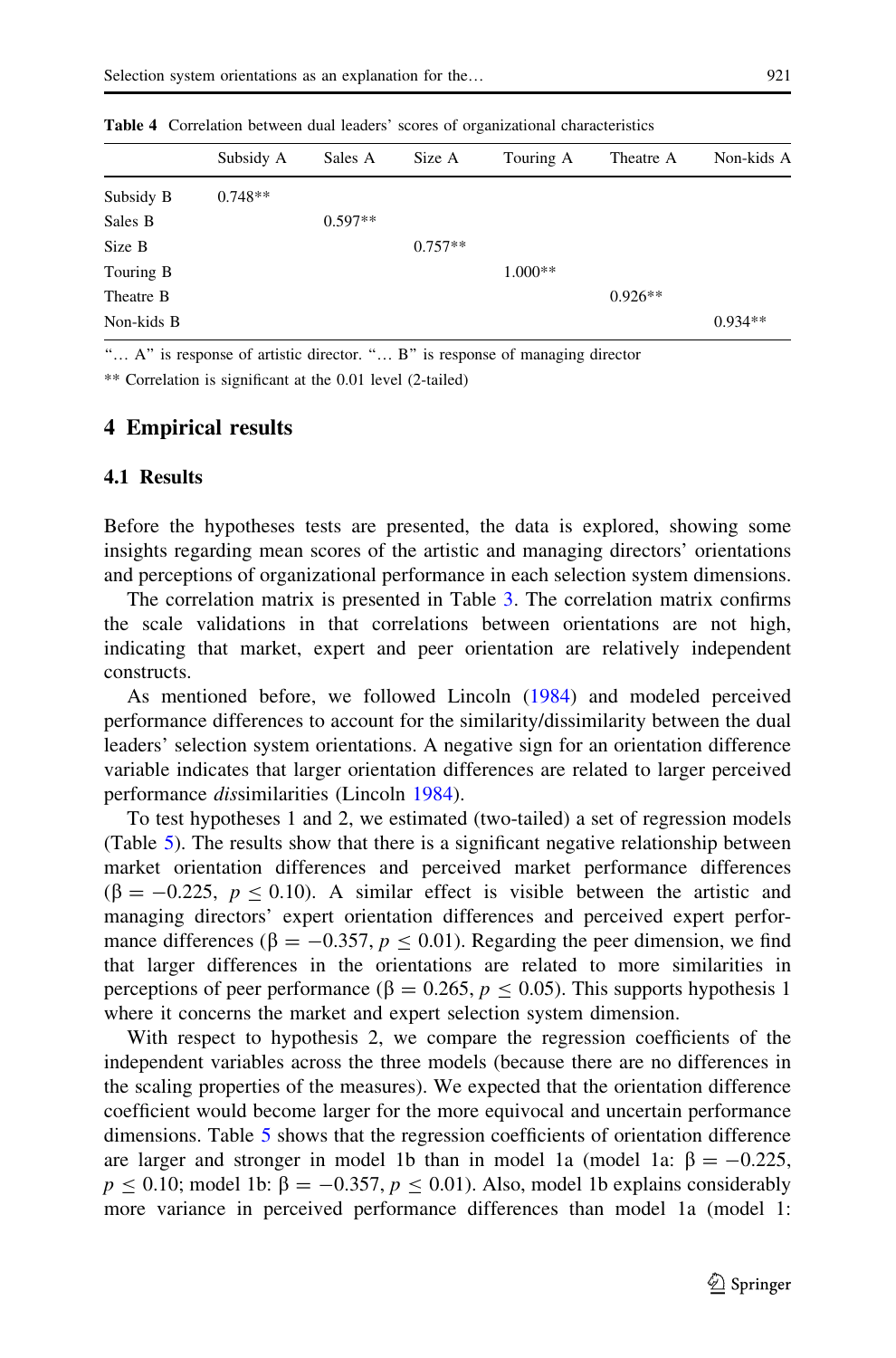<span id="page-15-0"></span>

| <b>Company and the second company</b> | an biyu wann<br>$5 - 2$                                               |                                                                       |                                                                  |
|---------------------------------------|-----------------------------------------------------------------------|-----------------------------------------------------------------------|------------------------------------------------------------------|
|                                       | Difference perception<br>market performance<br>Model la<br>$\beta(t)$ | Difference perception<br>expert performance<br>Model 1b<br>$\beta(t)$ | Difference perception<br>peer performance $\beta(t)$<br>Model 1c |
| Constant                              | 4.048*** (3.103)                                                      | 1.521 (0.996)                                                         | $6.270***$ (3.224)                                               |
| Market selection system orientation   |                                                                       |                                                                       |                                                                  |
| Artistic director                     | $-0.289**(-1.887)$                                                    |                                                                       |                                                                  |
| Managing director                     | $-0.264**(-1.945)$                                                    |                                                                       |                                                                  |
| Dyadic difference                     | $-0.225*(-1.625)$                                                     |                                                                       |                                                                  |
| Expert selection system orientation   |                                                                       |                                                                       |                                                                  |
| Artistic director                     |                                                                       | $-0.249**(-1.957)$                                                    |                                                                  |
| Managing director                     |                                                                       | $0.173 * (1.414)$                                                     |                                                                  |
| Dyadic difference                     |                                                                       | $-0.357***(-2.485)$                                                   |                                                                  |
| Peer selection system orientation     |                                                                       |                                                                       |                                                                  |
| Artistic director                     |                                                                       |                                                                       | 0.061(0.391)                                                     |
| Managing director                     |                                                                       |                                                                       | $-0.089(-0.713)$                                                 |
| Dyadic difference                     |                                                                       |                                                                       | $0.265**$ (2.000)                                                |
| Controls                              |                                                                       |                                                                       |                                                                  |
| Orientation overlap                   | $0.249*$ (1.563)                                                      | $0.241**$ (2.116)                                                     | $-0.185(-1.087)$                                                 |
| Subsidy                               | $-0.229*(-1.615)$                                                     | $-0.142(-1.201)$                                                      | $-0.047$ $(-0.351)$                                              |
| Box-office                            | $-0.273**(-1.811)$                                                    | $-0.425***(-3.459)$                                                   | $-0.245**(-1.875)$                                               |
| Size                                  | $-0.006(0.041)$                                                       | $-0.281(-2.088)$                                                      | $-0.329***(-2.534)$                                              |
| Touring                               | $-0.276**(-1.898)$                                                    | $-0.366(-3.000)$                                                      | $-0.442***(-3.437)$                                              |
| Theatre                               | $0.241**$ (1.792)                                                     | $0.230** (2.005)$                                                     | $-0.089(-0.747)$                                                 |
| Non-kids                              | $0.199*$ $(1.529)$                                                    | 0.144 (1.262)                                                         | $0.211**$ (1.816)                                                |
|                                       |                                                                       |                                                                       |                                                                  |

Table 5 Results of multiple regression analysis for each selection system dimension Table 5 Results of multiple regression analysis for each selection system dimension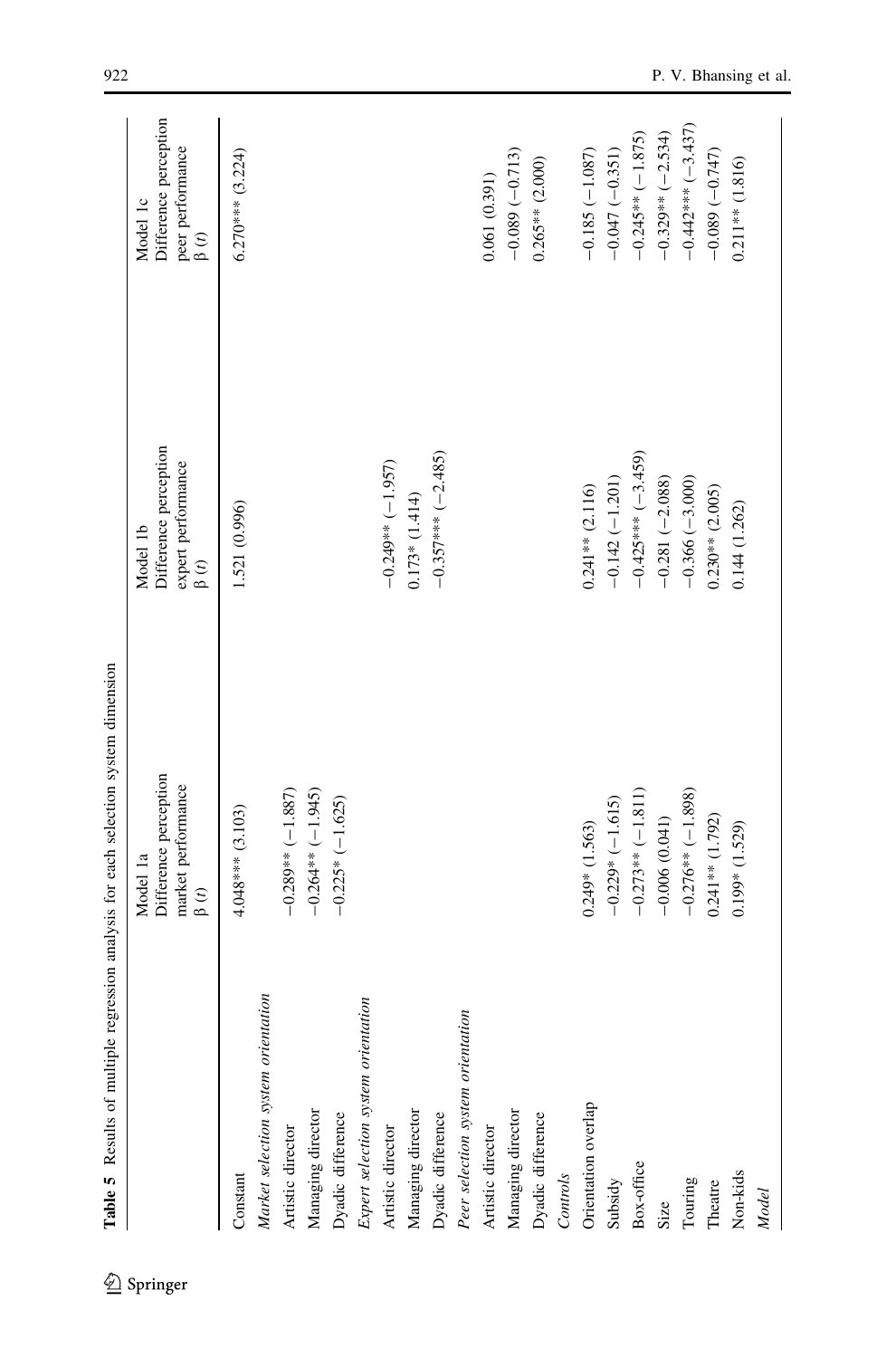| ¢,<br>í<br>t |
|--------------|
| ខេ<br>n      |
| Φ<br>Tab.    |

|             | Difference perception<br>market performance<br>Model la<br>$\frac{1}{2}$ | Difference perception<br>expert performance<br>Model 1b<br>$\beta(t)$                                                                                                                                                          | Difference perception<br>peer performance<br>Model 1c<br>$\beta(t)$ |
|-------------|--------------------------------------------------------------------------|--------------------------------------------------------------------------------------------------------------------------------------------------------------------------------------------------------------------------------|---------------------------------------------------------------------|
|             | 0.262                                                                    | 0.465                                                                                                                                                                                                                          | 0.412                                                               |
| usted $R^2$ | 0.108                                                                    | 0.353                                                                                                                                                                                                                          | 0.289                                                               |
|             | $1.705*$                                                                 | 3.443***                                                                                                                                                                                                                       | 3.358***                                                            |
|             |                                                                          | and the first of the first of the company of the contract of the contract of the contract of the contract of the contract of the contract of the contract of the contract of the contract of the contract of the contract of t |                                                                     |

We conducted a similar analysis that included demographic variables: age, tenure and gender, but this resulted in no substantive change of the regression coefficients of the<br>difference in selection system orientation varia We conducted a similar analysis that included demographic variables: age, tenure and gender, but this resulted in no substantive change of the regression coefficients of the difference in selection system orientation variables

\*  $p < 0.10$  (1-tailed); \*\*  $p < 0.05$  (1-tailed); \*\*\*  $p < 0.01$  (1-tailed) \*  $p < 0.10$  (1-tailed); \*\*  $p < 0.05$  (1-tailed); \*\*\*  $p < 0.01$  (1-tailed)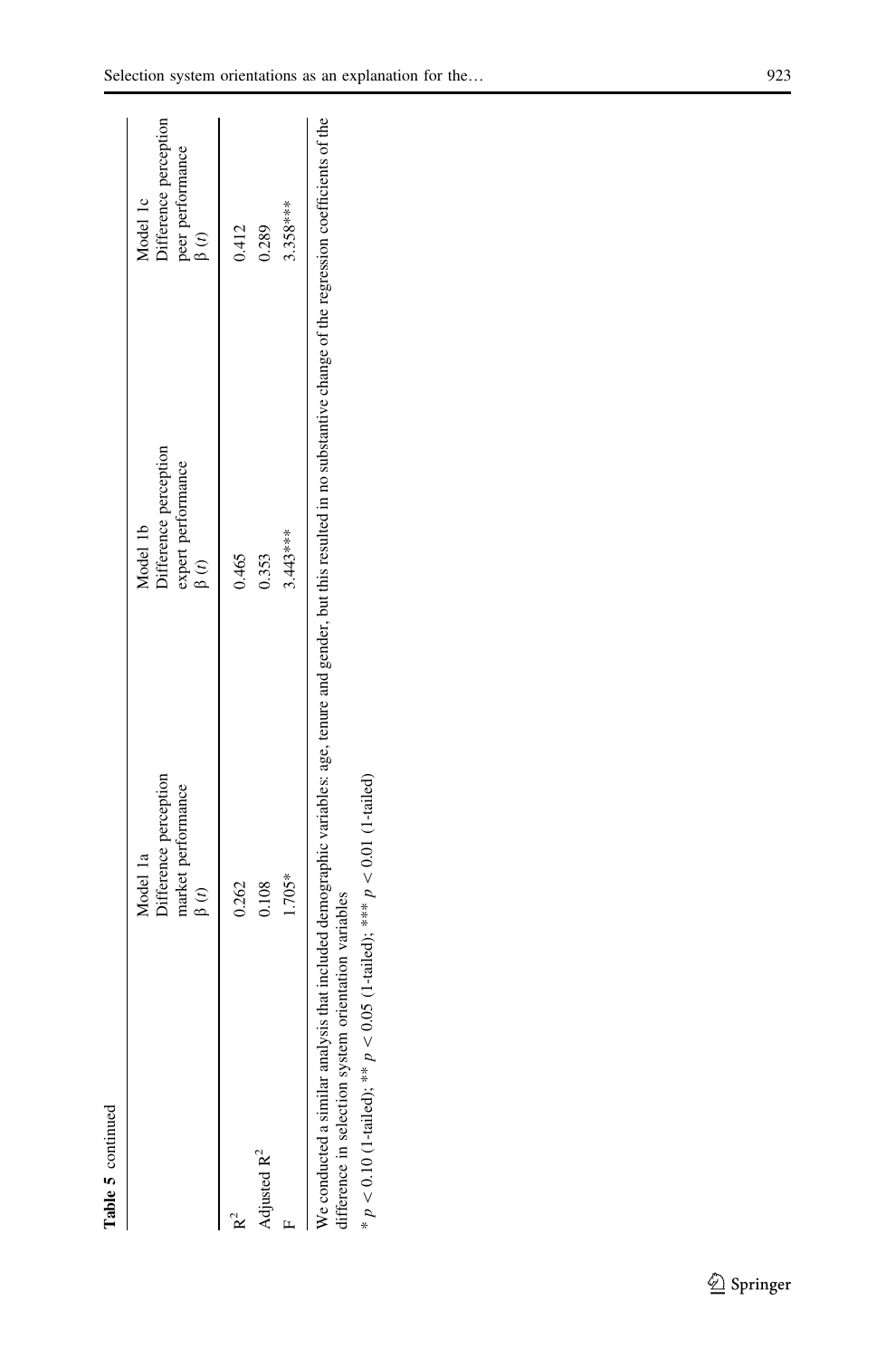$R^{2} = 0.262$ ; model 2:  $R^{2} = 0.465$ ). However, no support is found with regard to the peer dimension, because the relationship between peer orientation differences is related to similarity in performance perception along the peer dimension (see above). This supports hypothesis 2 where it concerns the market and expert selection system dimension.

The regression results also show that companies with a higher box-office are less dissimilar in their perceptions of organizational performance along each dimension (model 1a:  $\beta = -0.273$ ,  $p < 0.05$ ; model 1b:  $\beta = -0.425$ ,  $p < 0.01$ ; model 1c:  $\beta = -0.245$ ,  $p < 0.05$ ). Companies that produce plays have dual leaders that are more dissimilar in their perception of market and expert performance, but this effect is not significant along the peer dimension (model 1a:  $\beta = 0.241$ ,  $p < 0.05$ ; model 1b:  $\beta = 0.230, p \le 0.05$ ; model 1c:  $\beta = -0.089, p > 0.10$ .

#### 4.1.1 Post hoc analysis

The multiple regression models have ten predictor variables and they are estimated on dyadic data from 59 organizations. As a rule of thumb, it is recommended that the observed statistical power exceeds 0.8. The post hoc statistical power for model 1a (0.84) model 1b (0.99) and model 1c (0.99) all pass this test at  $p \le 0.5$  (Cohen [1988;](#page-23-0) Soper [2014\)](#page-25-0).

#### 4.2 Robustness checks

We ran additional analyses to check the robustness of our findings. To exclude the possibility that the selection system orientations in themselves were strong predictors of perceived performance, we performed a regression analysis to test if there were direct relationships between the strength of selection system orientations and perceptions of organizational performance along the matching dimensions at the individual level, but we found no significant relationships for peer ( $\beta = -0.100$ ,  $p = 0.281$ , expert ( $\beta = -0.008$ ,  $p = 0.933$ ) or market ( $\beta = -0.038$ ,  $p = 0.684$ ) orientations. In addition, we performed a structural equation analysis (Schumacker and Lomax [2004](#page-25-0)) in which we ran models 1a and 1b simultaneously. This also showed that the hypothesized relationship between orientation difference and difference in perception of performance was stronger in the expert dimension than in the market dimension.

We explored whether differences in the strength of the selection system orientations could be explained by demographic variances, via a model that included age, tenure and gender variables, estimated as suggested by Lincoln [\(1984](#page-24-0)), but only found a significant (positive) influence of similarity in dual executives' ages on the difference in their expert selection system orientations  $(\beta = 0.301, p \le 0.05)$ —i.e. the closer their ages, the more different was the strength of their expert selection system orientations, suggesting that selection system orientations is a complex phenomenon and are influenced by many factors throughout artistic and managing directors' careers. Introducing the same demographic variables into models 1a, 1b and 1c produced no substantive changes in the estimates of the effects of the orientation difference variables.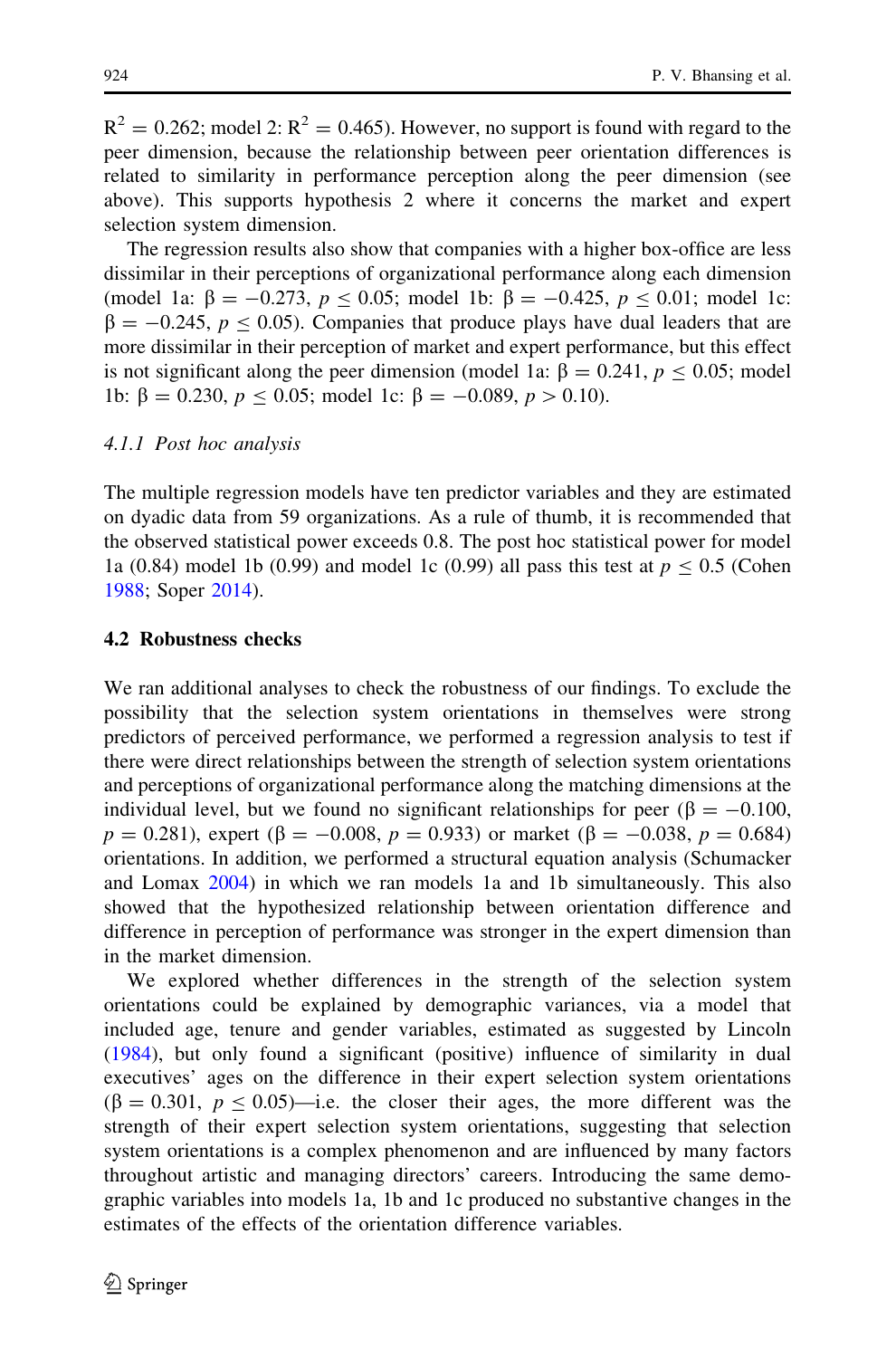## 5 Discussion

The main aim of this study is to better understand dual executive leaders' perceptions of their organizations' performance, and especially, the drivers of differences in performance perceptions. To do this, we focused on managers' selection system orientations, an essential structural element of their mental model. We also presented arguments why the levels of equivocality and uncertainty could create differences between perceived performance along different dimensions and how signals of greater ambiguity and unavailability allowed more room for the managers' orientations to affect their perception of organizational performance.

The first major finding of this study shows why dual leaders have different perceptions of their organization's performance. Our results suggest that the differences between top managers in their selection system orientations are antecedents for differences in their perceptions of organizational performance. As expected, differences in dual leaders' perceptions of performance are greater, the greater the differences between their orientations in both the market and expert dimension. This was not so for the peer performance dimension—here, the more similar their peer orientations are, the greater the difference in their perceptions of performance. So managers with strongly dissimilar peer orientations seem to have weighed the available peer opinions similarly. A possible explanation for this arises from the interactive and discursive nature of the peer evaluations themselves. Peer evaluations—in the industry that is the subject of this study—arise in a smaller community of peers with a high degree of interaction, at least among those peers they consider equals. More than is the case with the signals of market and expert performance, the signals of peer performance arise from discursive processes among peers, similar to the discursive processes among managers studied by Kwon et al. [\(2014](#page-24-0)), which makes it more likely that even dual leaders with very dissimilar peer orientations will encounter the same outcomes of that discursive process and will find it difficult to interpret the available signals differently.

The second major finding of this study is that the influence of differences in selection system orientations is greater if the perception and interpretation of performance can be characterized as more equivocal and uncertain. Specifically, market performance data are the most available and least ambiguous, expert performance data is less available and more ambiguous, and peer performance data usually the least available and most ambiguous. Our results show that the impact of the differences in managers' selection system orientations on their perceptions of performance in the same dimension is indeed greater for expert selection and less for market selection, while (as discussed above) the result on the peer selection dimension was different to what we expected.

At a more general level, our results provide new insights for the managerial cognition literature concerning the impact of particular mental models on managerial interpretation of signals. This study suggests that the cognitions of managers not only determine what type of issues they focus on, but also how they interpret the outcomes of organizational behavior with regard to these issues. Our empirical evidence shows that selection system orientations are fundamental to how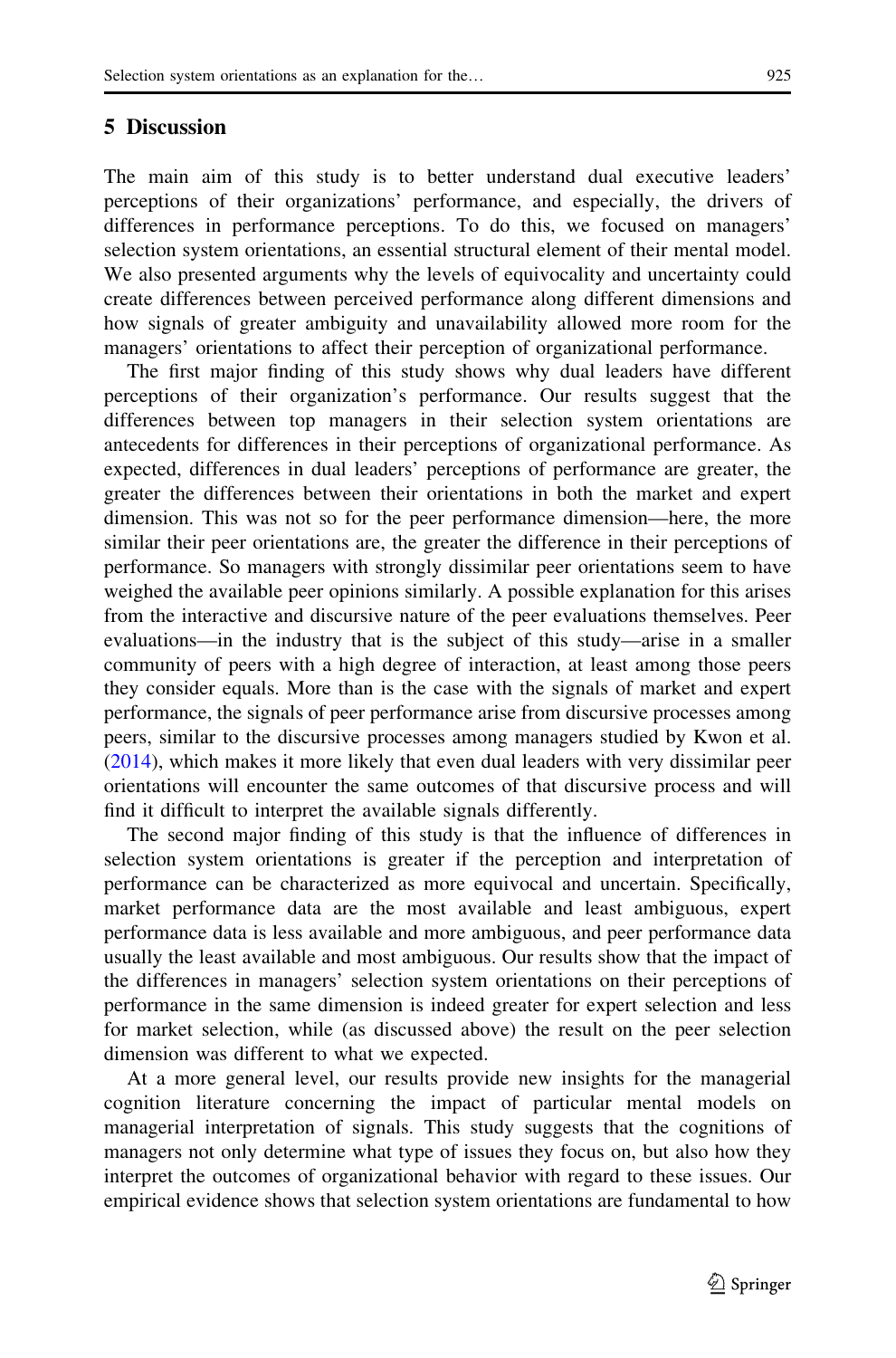managers construct their understandings of their business environments and that the way top managers value the opinions of evaluators influences how they weigh signals and how they process them in building their understanding of events. Furthermore, it suggests that signals of performance do not speak for themselves in the strategy making process, but are subjected to interpretations of managers, and thus that any subsequent interactions and decision regarding these signals are based on the initial interpretations of managers.

## 5.1 Limitations

The dual-leadership structure lends itself well to studying the differences between managers with regard to their perception of organizational performance, because the dual leaders have structurally equivalent positions, so we do not have to control for the rank in the hierarchy, and they are together at the top of one single organization, so the object of their perception is exactly the same. With this advantage comes the disadvantage that our results should be interpreted with caution before being applied to managers that are not in the same structural position as the dual leaders, for instance, the differences in perception between the CEO and another board member or between a line-manager and a staff manager. Of course there are also further limitations to this study, which affect the generalization of the results. First, we examined one setting in one country. Therefore, we could not take into account sectoral or national differences with respect to the processes of perception and interpretation. Also, the interpretation of the results of this study is limited by the number of participating organizations—more responses would have provided stronger effects in our statistical models. Second, the industry we studied is populated by organizations that recognize very explicitly multiple organizational performance objectives, along multiple dimensions. This could affect the extent to which individual orientations have an influence over perceived performance. Managers in organizations that aim to perform only, or mostly, along one single dimension might also perceive this performance more uniformly. Thirdly, we argue that different performance dimensions differ in the extent to which the signals along a dimension will contribute to the equivocality and uncertainty of the process of interpretation, but we did not empirically test whether the managers themselves experienced these different levels of equivocality and uncertainty. Finally, we do not investigate a possible reverse causality, namely that disagreements between the dual leaders, and especially the differences in perceptions of organizational performance within organizations, influence external evaluators' perceptions of organizational performance, which in turn produce those signals the managers interpret.

## 5.2 Managerial implications

In general, cognitive differences that may exist in management teams have been argued to provide information diversity at the top of the organization and to be beneficial to the organization as a whole (e.g. Alvarez and Svejenova [2005](#page-22-0)). The dual executive leadership structure confronts the upper echelon of an organization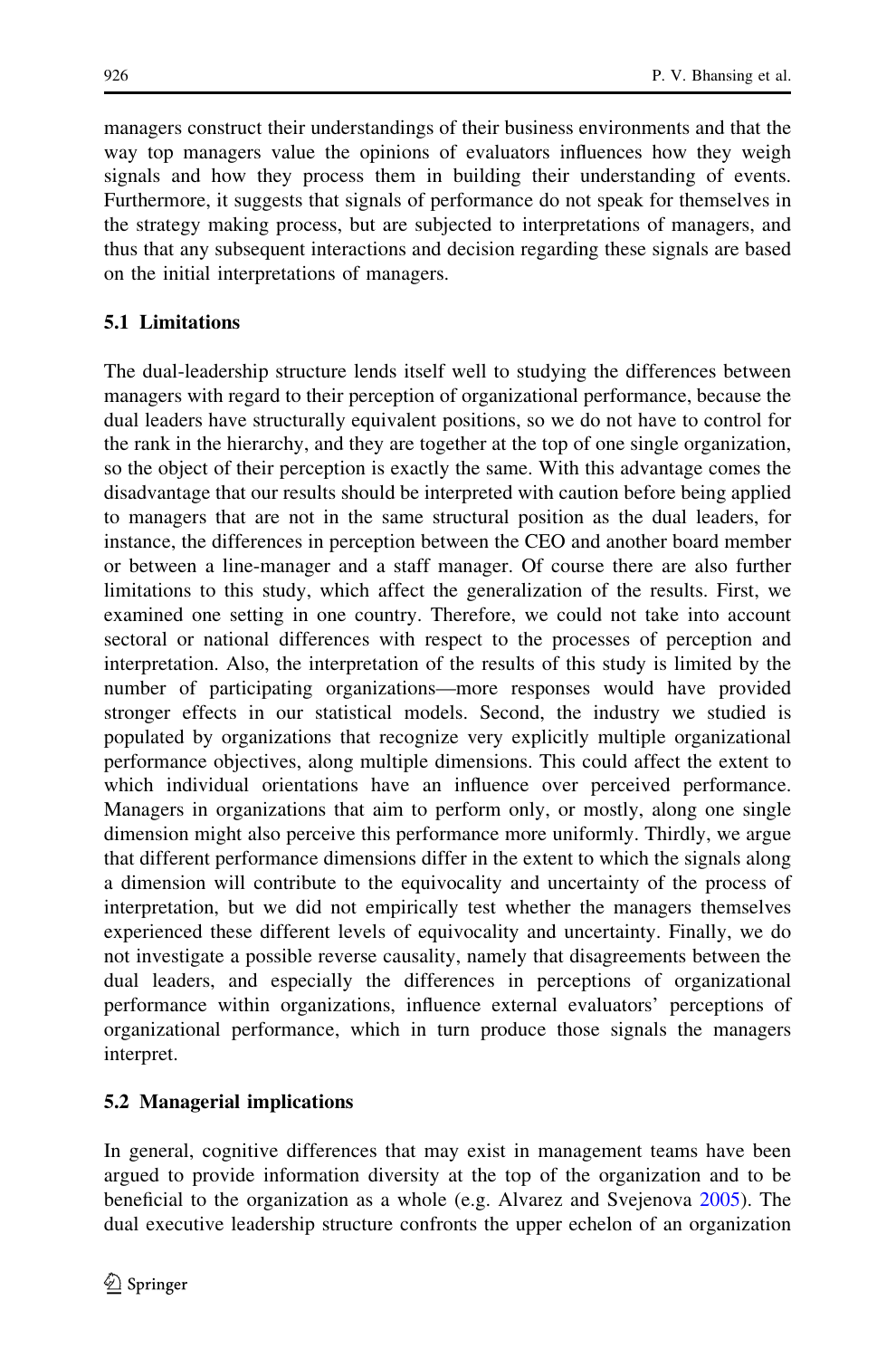with the possibility that signals of performance can be interpreted differently. This is important, as perceptions of past performance are the bases for planning future strategies. Organizations with a single CEO structure may react more speedily to changes in the environment but dual leaders may be more effective in making high quality strategic decisions, since they can incorporate different or more complete perceptions of the organizational environment and its performance in their strategic decisions.

If the dual leaders disagree in their perceptions of organizational performance this can, on the one hand, amplify the disadvantages of cognitive differences. In particular, such differences give more scope for managers to disagree about the effectiveness of past strategic choices, the advisability of particular strategies in the future and the opportunity to argue in behalf of their personal interest. However, being more aware of the effects of their differing orientations and the effects of equivocality and uncertainty should allow managers to avoid future disagreements more easily. Therefore, the results of this study could help managers to recognize and better deal with this specific type of disagreement.

On the other hand, where there is no consensus about performance, this can increase the need to collect more signals and to discuss their ambiguousness. There are many circumstances in which this need to be better informed and, especially, subject information to a higher degree of discussion could be to the advantage of the organization and its eventual performance. Again, the results of this study can contribute to convincing managers of the reasonableness of such further investments in informing themselves and considering the available information in depth.

In a more narrow sense, the results of this study allow organizations to make more reasoned decisions about how great the differences between members of a management team should be—especially between dual leaders. Given a desired level of difference, the organizations can actively strive to fill particular functional positions with individuals with selection system orientations of particular strengths. Finally, this study has implications for situations in which managers are themselves sources of information about their organization's performance to outsiders, for instance, in the context of reporting to a subsidizing institution or in a close collaboration with another organization. By being aware that different managers can have different perceptions of their own organization's performance, one can better select the one whose perception will be most useful to the organization in that particular context.

#### 5.3 Further research

We hope this study will stimulate more research in the perception of organizational performance, as this subject is still underexplored. The limitations we discussed above point the way towards specific extensions of this study: for instance, by also including the differences with regard to organizational performance between managers who are not hierarchically equivalent. Other important questions, which may have significant implications for management and strategic literature, remain unanswered. For example, ''Does reported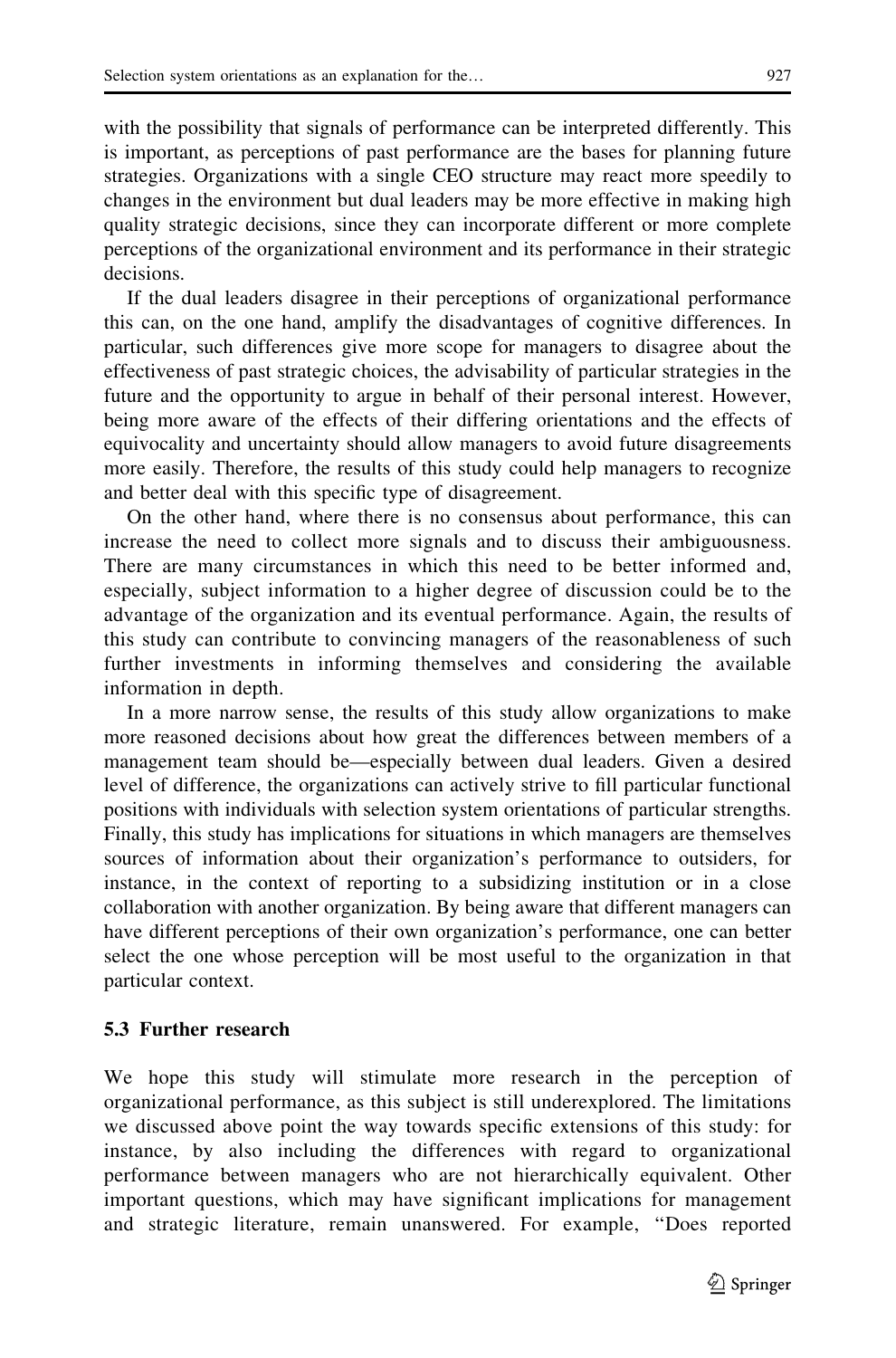<span id="page-21-0"></span>organizational performance capture the state of an organization and how does this reported performance relate to the performance as observed by specific stakeholders, and especially by the organization's managers themselves?'' Our paper shows that dual leaders can have quite different perceptions of organizational performance, which implies that at least one of them has a perception of performance that differs from the reported performance. If managers' perceptions of performance are different from reported performance, it seems of great importance to further investigate factors that lead managers to interpret signals of performance in particular ways. This study focused on the divergences in the perception of the organizational performance and did not investigate the effects of subsequent interaction between the managers. Therefore, it provides a useful foundation for more detailed studies of precisely these interactive processes, given the expected differences in original perception. Finally, as briefly mentioned at the start of this paper, the perception of past performance is the basis on which decisions about future strategies are made. Future studies should analyze how the differences between top managers in respect to their perception of past performance influence future strategic choices and organizational performance.

Open Access This article is distributed under the terms of the Creative Commons Attribution 4.0 International License ([http://creativecommons.org/licenses/by/4.0/\)](http://creativecommons.org/licenses/by/4.0/), which permits unrestricted use, distribution, and reproduction in any medium, provided you give appropriate credit to the original author(s) and the source, provide a link to the Creative Commons license, and indicate if changes were made.

## Appendix: Scale items

#### Peer orientation

I think that my peers are a good judge of the quality of our organization's productions.

I am often aware of my peers' opinions about our productions.

In the decisions I make, it is especially useful to consider the opinions of my peers.

I sometimes wonder what effect my decisions will have on the opinions of my peers.

The opinions of my peers are an important measure of the success of our productions.

## Expert orientation

I think that experts are a good judge of the quality of our organization's productions.

I am often aware of expert's opinions about our productions.

In the decisions I make, it is especially useful to consider the opinions of experts. I sometimes wonder what effect my decisions have on the opinions of experts. Opinions of experts are an important measure of success of our productions.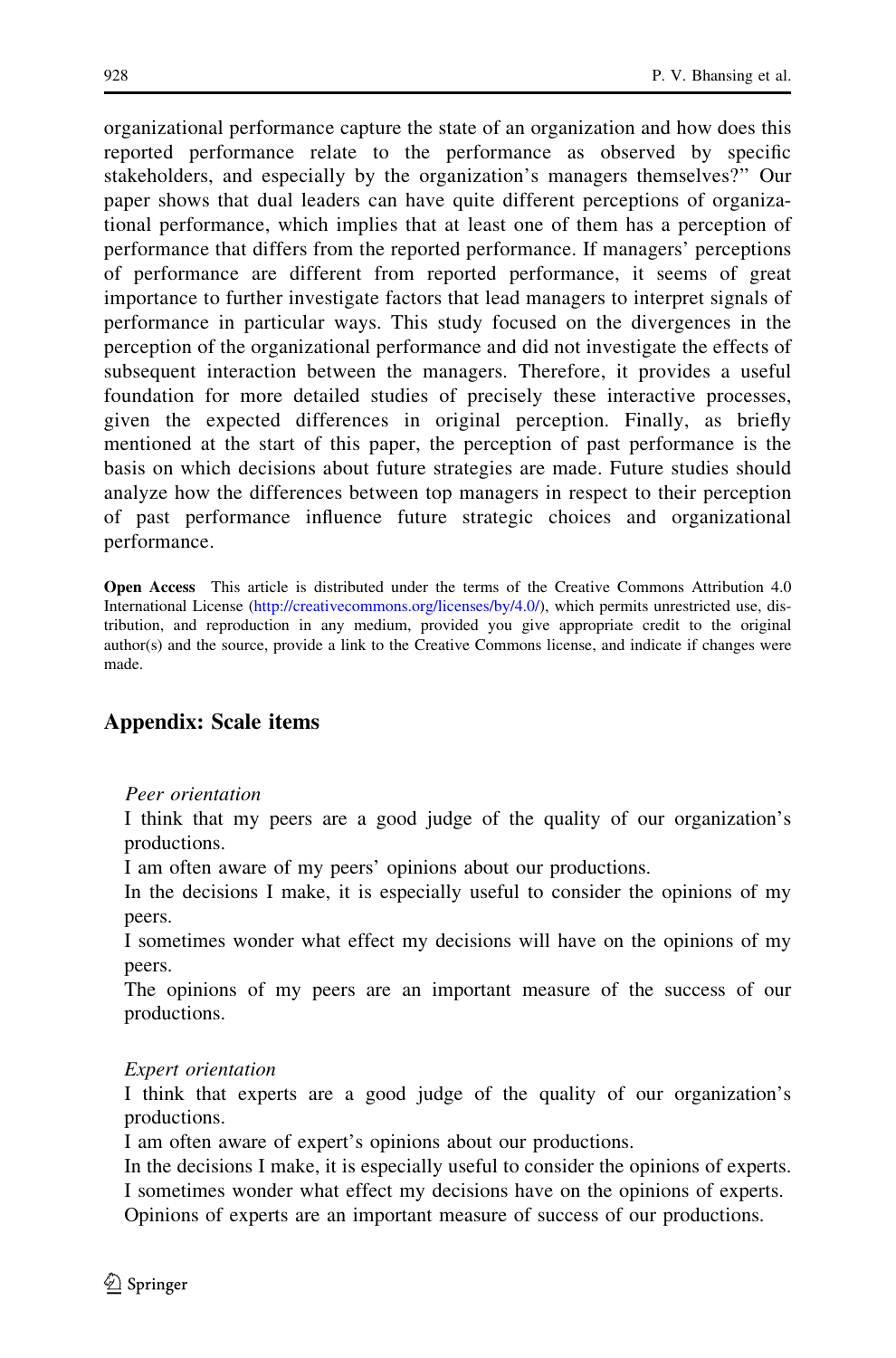<span id="page-22-0"></span>I think that our audience is a good judge the quality of our organization's productions.

I am often aware of our audience's opinions about our productions.

In the decisions I make, it is especially useful to consider the opinions of our audience.

I sometimes wonder what effect my decisions have on the opinions of our audience.

The opinions of our audience are an important measure of success of our productions.

## Peer performance

In terms of [...] over the past 5 years my organization belongs to the... [familiarity of your company amongst other companies within the industry] [a good reputation amongst peers]

[growth in the appreciation among peers for our performances] [serving as an example of good practice for other companies]

#### Expert performance

In terms of [...] over the past 5 years my organization belongs to the... [the positive reviews from critics] [a good reputation amongst experts] [growth in the appreciation among experts for our performances] [attention from the media] [success in attracting funds from the art council]

#### Market performance

In terms of [...] over the past 5 years my organization belongs to the... [attendance rate (% of the maximum number of occupiable seats) during the performances] [a good reputation with the audience] [growth in attendance rates] [sold out performances]

## **References**

- Alvarez, J. L., & Svejenova, S. (2005). Sharing executive power: Roles and relationships at the top. Cambridge, NY: Cambridge University Press.
- Amason, A. C., & Sapienza, H. J. (1997). The effects of top management team size and interaction norms on cognitive and affective conflict. Journal of Management, 23(4), 495–516.
- Ancona, D. G., & Caldwell, D. F. (1992). Demography and design: Predictors of new product team performance. Organization Science, 3(3), 321–341.
- Atkinson, H. (2006). Strategy implementation: A role for the balanced scorecard? Management Decision, 44(10), 1441–1460.
- Bagnoli, C., & Vedovato, M. (2014). The impact of knowledge management and strategy configuration coherence on SME performance. Journal of Management and Governance, 18(2), 615–647.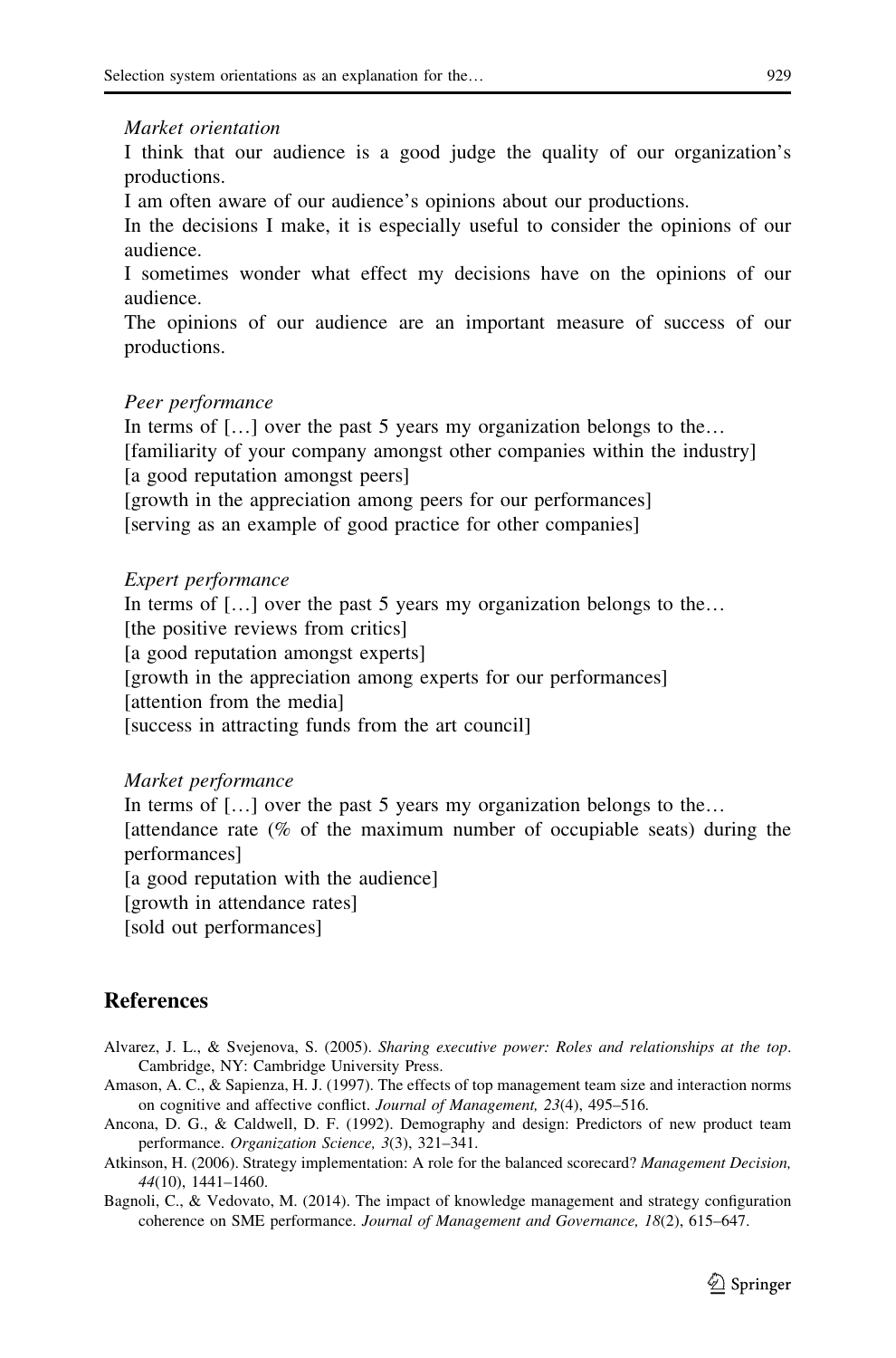- <span id="page-23-0"></span>Berger, J., Sorensen, A. T., & Rasmussen, S. J. (2010). Positive effects of negative publicity: When negative reviews increase sales. Marketing Science, 29(5), 815–827.
- Bhansing, P. V., Leenders, M. A. A. M., & Wijnberg, N. M. (2012). Performance effects of cognitive heterogeneity in dual leadership structures in the arts: The role of selection system orientations. European Management Journal, 30(6), 523–534.
- Bunderson, J. S., & Sutcliffe, K. M. (2002). Comparing alternative conceptualizations of functional diversity in management teams: Process and performance effects. Academy of Management Journal, 45(5), 875–893.
- Carton, R. B., & Hofer, C. W. (2006). Measuring organizational performance: Metrics for entrepreneurship and strategic management research. Northampton, MA: Edward Elgar.
- Caves, R. E. (2000). Creative industries: Contracts between art and commerce. Cambridge, MA: Harvard University Press.
- Cohen, J. (1988). Statistical power analysis for the behavioral sciences. Hillsdale, NJ: Lawrence Erlbaum.
- Combs, J. G., Crook, T. R., & Shook, C. L. (2005). The dimensionality of organizational performance and its implications for strategic management research. In D. J. Ketchen & D. D. Bergh (Eds.), Research methodology in strategy and management (pp. 259–286). San Diego, CA: Elsevier.
- Cornelissen, J. P., & Clarke, J. S. (2010). Imagining and rationalizing opportunities: Inductive reasoning and the creation and justification of new ventures. Academy of Management Review, 35(4), 539–557.
- Cuccurullo, C., & Lega, F. (2013). Effective strategizing practices in pluralistic settings: The case of academic medical centers. Journal of Management and Governance, 17(3), 609–629.
- Daft, R. L., & Lengel, R. H. (1986). Organizational information requirements, media richness and structural design. Management Science, 32(5), 554–571.
- Daft, R. L., & Weick, K. E. (1984). Toward a model of organizations as interpretation systems. The Academy of Management Review, 9(2), 284–295.
- Dearborn, D. C., & Simon, H. A. (1958). Selective perception: A note on the departmental identifications of executives. Sociometry, 21(2), 140–144.
- Deephouse, D. L., & Carter, S. M. (2005). An examination of differences between organizational legitimacy and organizational reputation. Journal of Management Studies, 42(2), 329–360.
- Denis, J., Langley, A., & Sergi, V. (2012). Leadership in the plural. The Academy of Management Annals, 6(1), 211–283.
- Denrell, J. (2004). Comment: The performance of performance. Journal of Management and Governance, 8(4), 345–349.
- Denzau, A. T., & North, D. C. (1994). Shared mental models: Ideologies and institutions. Kyklos, 47(1), 3-31.
- Department for Culture, Media and Sport. (2010). Taking part: The national survey of culture, leisure and sport. London: Department for Culture, Media and Sport.
- Dess, G. G., & Robinson, R. B. (1984). Measuring organizational performance in the absence of objective measures: The case of the privately-held firm and conglomerate business unit. Strategic Management Journal, 5(3), 265–273.
- Downey, H. K., & Slocum, J. W. (1975). Uncertainty: Measures, research, and sources of variation. The Academy of Management Journal, 18(3), 562–578.
- Drucker, P. F. (1954). The practice of management. New York, NY: Harper and Row.
- Eikhof, D. R., & Haunschild, A. (2007). For art's sake! Artistic and economic logics in creative production. Journal of Organizational Behavior, 28(5), 523–538.
- Eisenhardt, K. M., & Zbaracki, M. J. (1992). Strategic decision making. Strategic Management Journal, 13(S2), 17–37.
- Fjellvaer, H. (2010). Dual and unitary leadership: Managing ambiguity in pluralistic organizations. Bergen: Norwegian School of Economics and Business Administration, Strategy and Management.
- Freeman, R. E. (1984). Strategic management: A stakeholder approach. Boston: Pitman.
- Garg, V. K., Walters, B. A., & Priem, R. L. (2003). Chief executive scanning emphases, environmental dynamism, and manufacturing firm performance. Strategic Management Journal, 24(8), 725–744.
- Gary, M. S., & Wood, R. E. (2011). Mental models, decision rules, strategies and performance heterogeneity. Strategic Management Journal, 32(6), 569–594.
- Gemser, G., Van Oostrum, M., & Leenders, M. A. A. M. (2007). The impact of film reviews on the box office performance of art house versus mainstream motion pictures. Journal of Cultural Economics,  $31(1)$ , 43–63.
- Gibson, C., & Vermeulen, F. (2003). A healthy divide: Subgroups as a stimulus for team learning behavior. Administrative Science Quarterly, 48(2), 202–239.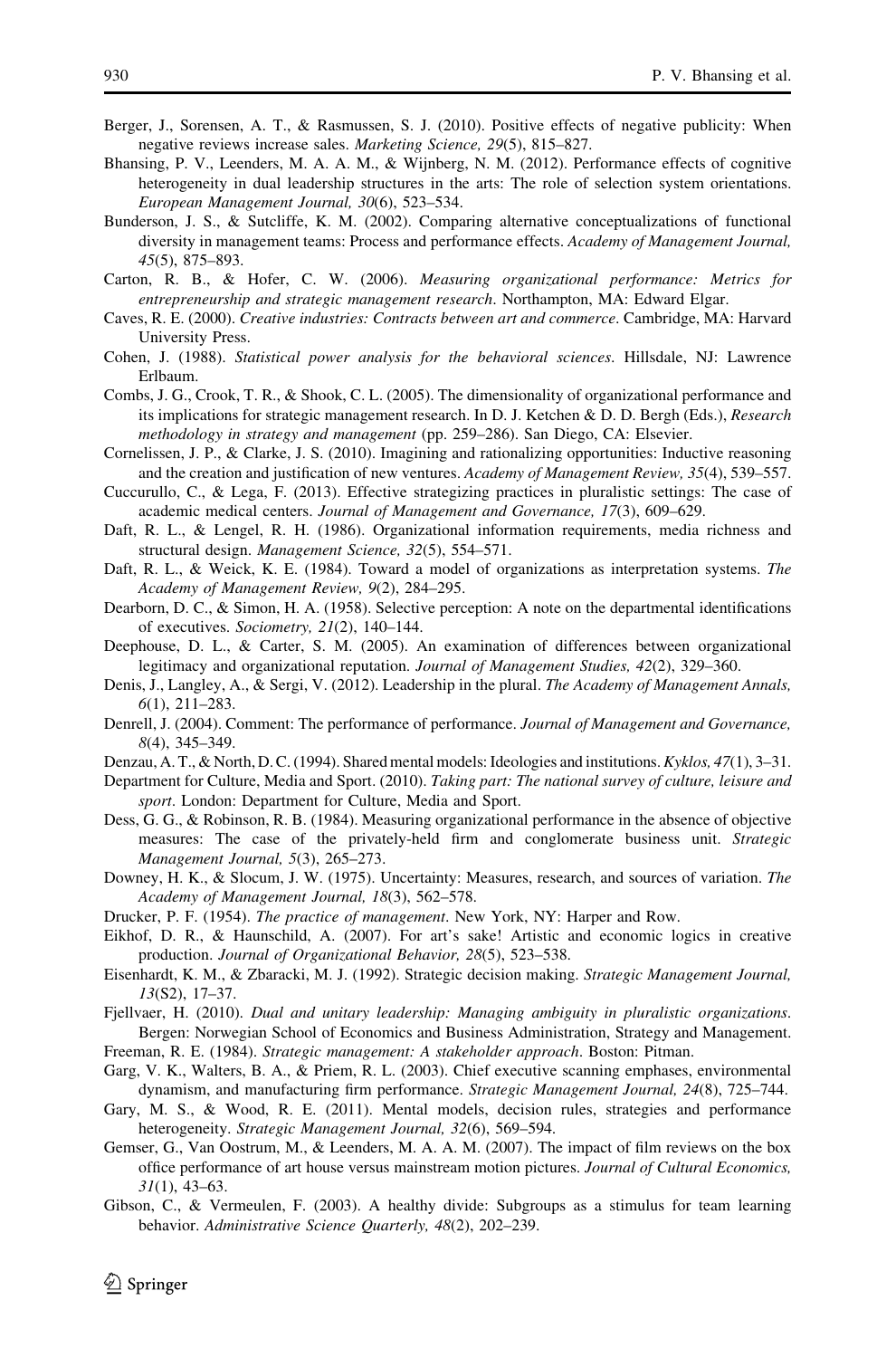- <span id="page-24-0"></span>Goold, M., & Quinn, J. J. (1990). The paradox of strategic controls. Strategic Management Journal, 11(1), 43–57.
- Govindarajan, V. (1984). Appropriateness of accounting data in performance evaluation: An empirical examination of environmental uncertainty as an intervening variable. Accounting, Organizations and Society, 9(2), 125–135.
- Hambrick, D. C., & Mason, P. A. (1984). Upper echelons: The organization as a reflection of its top managers. The Academy of Management Review, 9(2), 193–206.
- Harris, L. C. (2001). Market orientation and performance: Objective and subjective empirical evidence from UK companies. Journal of Management Studies, 38(1), 17–43.
- Hartmann, F. (2005). The effects of tolerance for ambiguity and uncertainty on the appropriateness of accounting performance measures. Abacus, 41(3), 241–264.
- Hauser, J. R. (2001). Metrics thermostat. Journal of Product Innovation Management, 18(3), 134–153.
- Heenan, D. A., & Bennis, W. G. (1999). Co-leaders: The power of great partnerships. New York, NY: Wiley.
- Hirschman, E. C. (1983). Aesthetics, ideologies and the limits of the marketing concept. The Journal of Marketing, 47(3), 45–55.
- Jackson, S. E., & Dutton, J. E. (1988). Discerning threats and opportunities. Administrative Science Quarterly, 33(3), 370–387.
- Kaplan, S. (2008). Framing contests: Strategy making under uncertainty. *Organization Science*, 19(5), 729–752.
- Kaplan, R. S., & Norton, D. P. (1992). The balanced scorecard—Measures that drive performance. Harvard Business Review, 70(1), 71–79.
- Keck, S. L. (1997). Top management team structure: Differential effects by environmental context. Organization Science, 8(2), 143–156.
- Kiesler, S., & Sproull, L. (1982). Managerial response to changing environments: Perspectives on problem sensing from social cognition. Administrative Science Quarterly, 27(4), 548–570.
- Kwon, W., Clarke, I., & Wodak, R. (2014). Micro-Level discursive strategies for constructing shared views around strategic issues in team meetings. Journal of Management Studies, 51(2), 265–290.
- Lant, T. K. (2002). Organizational cognition and interpretation. In J. A. C. Baum (Ed.), The Blackwell companion to organizations (pp. 344–362). Oxford: Blackwell.
- Lant, T. K., Milliken, F. J., & Batra, B. (1992). The role of managerial learning and interpretation in strategic persistence and reorientation: An empirical exploration. Strategic Management Journal, 13(8), 585–608.
- Lincoln, J. R. (1984). Analyzing relations in dyads problems, models, and an application to interorganizational research. Sociological Methods & Research, 13(1), 45–76.
- Maltz, A. C., Shenhar, A. J., & Reilly, R. R. (2003). Beyond the balanced scorecard: Refining the search for organizational success measures. Long Range Planning, 36(2), 187–204.
- March, J. G., & Simon, H. A. (1958). Organizations. New York, NY: Wiley.
- Meyer, A. D. (1982). Adapting to environmental jolts. Administrative Science Quarterly, 27(4), 515–537.
- Mezias, J. M., & Starbuck, W. H. (2003). Studying the accuracy of managers' perceptions: A research odyssey. British Journal of Management, 14(1), 3–17.
- Morgan, R. E., & Berthon, P. (2008). Market orientation, generative learning, innovation strategy and business performance inter-relationships in bioscience firms. Journal of Management Studies, 45(8), 1329–1353.
- Otley, D. (1999). Performance management: A framework for management control systems research. Management Accounting Research, 10(4), 363–382.
- Parisi, C. (2013). The impact of organisational alignment on the effectiveness of firms' sustainability strategic performance measurement systems: An empirical analysis. Journal of Management and Governance, 17(1), 71–97.
- Porac, J. F., & Thomas, H. (1990). Taxonomic mental models in competitor definition. Academy of Management Review, 15(2), 224–240.
- Priem, R. L. (2007). A consumer perspective on value creation. The Academy of Management Review, 32(1), 219–235.
- Rao, H. (1994). The social construction of reputation: Certification contests, legitimation, and the survival of organizations in the American automobile industry: 1895–1912. Strategic Management Journal, 15(S1), 29–44.
- Reid, W., & Karambayya, R. (2009). Impact of dual executive leadership dynamics in creative organizations. Human Relations, 62(7), 1073–1112.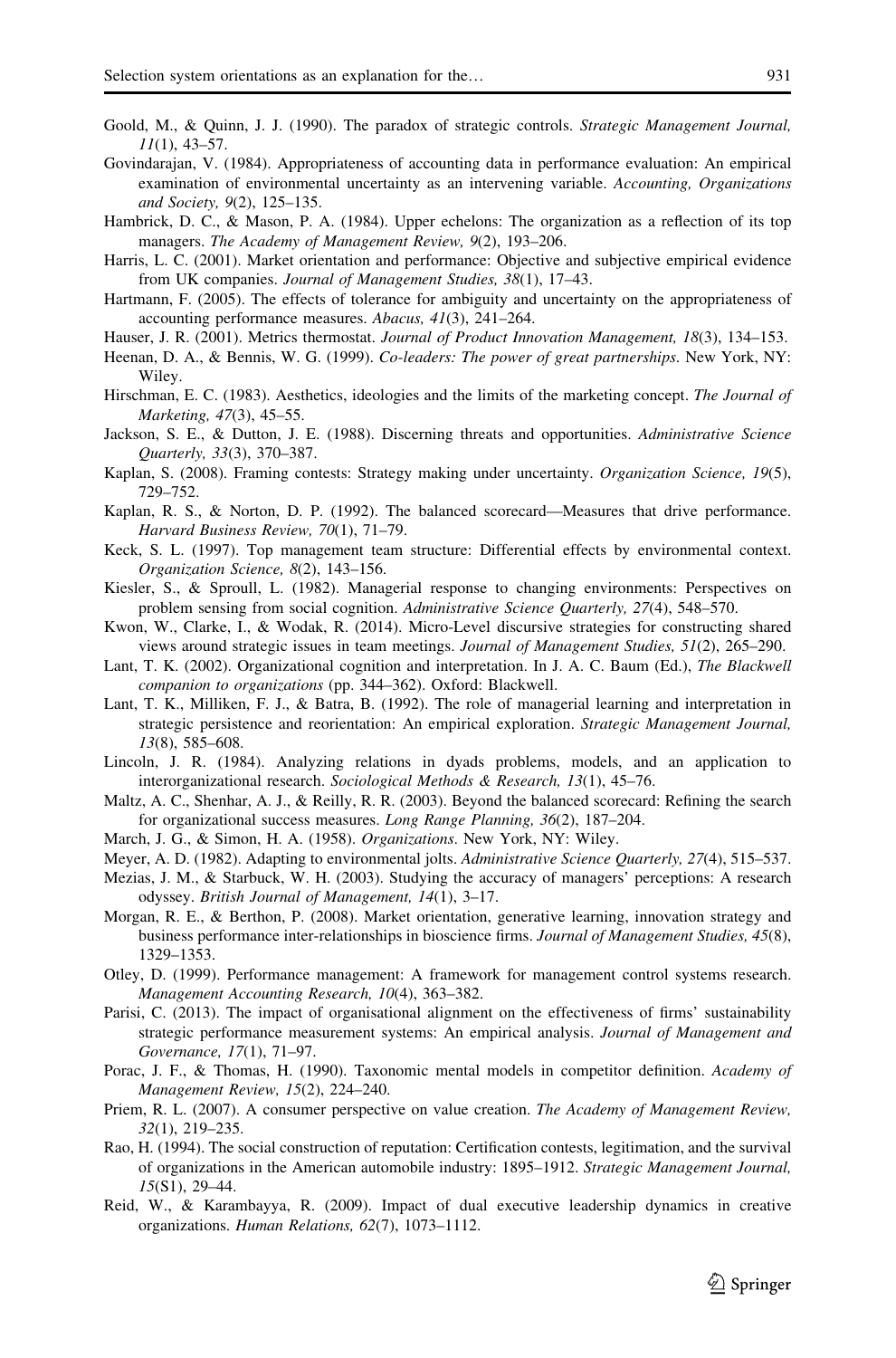- <span id="page-25-0"></span>Richard, P. J., Devinney, T. M., Yip, G. S., & Johnson, G. (2009). Measuring organizational performance: Towards methodological best practice. Journal of Management, 35(3), 718–804.
- Schumacker, R., & Lomax, R. (2004). A beginner's guide to structural equation modeling. Mahwah, NJ: Lawrence Erlbaum Associates.
- Sohn, M. W. (2001). Distance and cosine measures of niche overlap. Social Networks, 23(2), 141–165.
- Soper, D. (2014). Post-hoc statistical power calculator for multiple regression. [http://www.danielsoper.](http://www.danielsoper.com/statcalc3/calc.aspx?id=9) [com/statcalc3/calc.aspx?id=9.](http://www.danielsoper.com/statcalc3/calc.aspx?id=9)
- Starbuck, W. H. (1976). Organizations and their environments. In M. D. Dunnette (Ed.), *Handbook of* industrial organizational psychology (pp. 1069–1123). Chicago, IL: Rand McNally.
- Starbuck, W. H. (2004). Methodological challenges posed by measures of performance. Journal of Management and Governance, 8(4), 337–343.
- Starbuck, W. H., & Milliken, F. J. (1988). Executives' perceptual filters: What they notice and how they make sense. In D. C. Hambrick (Ed.), The executive effect: Concepts and methods for studying top managers (pp. 35–65). Greenwich, CT: JAI press.
- Stubbart, C. I. (1989). Managerial cognition: A missing link in strategic management research. Journal of Management Studies, 26(4), 325–347.
- Tavakoli, I., & Perks, K. J. (2001). The development of a strategic control system for the management of strategic change. Strategic Change, 10(5), 297–305.
- Tosi, H. L., Werner, S., Katz, J. P., & Gomez-Mejia, L. R. (2000). How much does performance matter? A meta-analysis of CEO pay studies. Journal of Management, 26(2), 301–339.
- Tushman, M. L., & Nadler, D. A. (1978). Information processing as an integrating concept in organizational design. Academy of Management Review, 3(3), 613–624.
- Van Riel, C. B. M. (2012). The alignment factor. The Hague: Academic Service.
- Venkatraman, N., & Ramanujam, V. (1986). Measurement of business performance in strategy research: A comparison of approaches. Academy of Management Review, 11(4), 801–814.
- Voss, G. B., Cable, D. M., & Voss, Z. G. (2000). Linking organizational values to relationships with external constituents: A study of nonprofit professional theatres. Organization Science, 11(3), 330–347.
- Voss, Z. G., Cable, D. M., & Voss, G. B. (2006). Organizational identity and firm performance: What happens when leaders disagree about who we are? Organization Science, 17(6), 741-755.
- Walsh, J. P. (1988). Selectivity and selective perception: An investigation of managers' belief structures and information processing. Academy of Management Journal, 31(4), 873–896.
- Weick, K. E. (1995). Sensemaking in organizations. Thousand Oaks: Sage.
- Weick, K. E., Sutcliffe, K. M., & Obstfeld, D. (2005). Organizing and the process of sensemaking. Organization Science, 16(4), 409–421.
- Wijnberg, N. M., & Gemser, G. (2000). Adding value to innovation: Impressionism and the transformation of the selection system in visual arts. Organization Science, 11(3), 323–329.
- Zuckerman, E. W., & Kim, T. Y. (2003). The critical trade-off: Identity assignment and box-office success in the feature film industry. Industrial and Corporate Change, 12(1), 27–67.

Pawan V. Bhansing is assistant professor of Cultural Organization, Marketing and Management at the Erasmus School of History, Culture and Communication. He has an MSc in Social Psychology from Leiden University and a PhD in Strategy and Marketing from the University of Amsterdam Business School. His main research interest lies in the cultural and creative industries and how its organizations balance their creative and economic goals. His published work concerns differences between the cognitions of managers.

Mark A. A. M. Leenders is professor of Marketing and Innovation Management at RMIT University, Melbourne, Australia. He has an MSc in Industrial Engineering and Management Science from the Technical University of Eindhoven and a PhD in Marketing from the Erasmus University, Rotterdam School of Management. His main research interests are marketing performance and innovation trade-offs in creative industries. His publications have appeared in journals including Marketing Science, the International Journal of Research in Marketing, the Journal of Management, the Journal of Product Innovation Management, Industrial Marketing Management, Long Range Planning, the European Journal of Marketing, Marketing Letters, and Technovation. He has also contributed to a range of books on innovation, marketing competences, and event tourism.